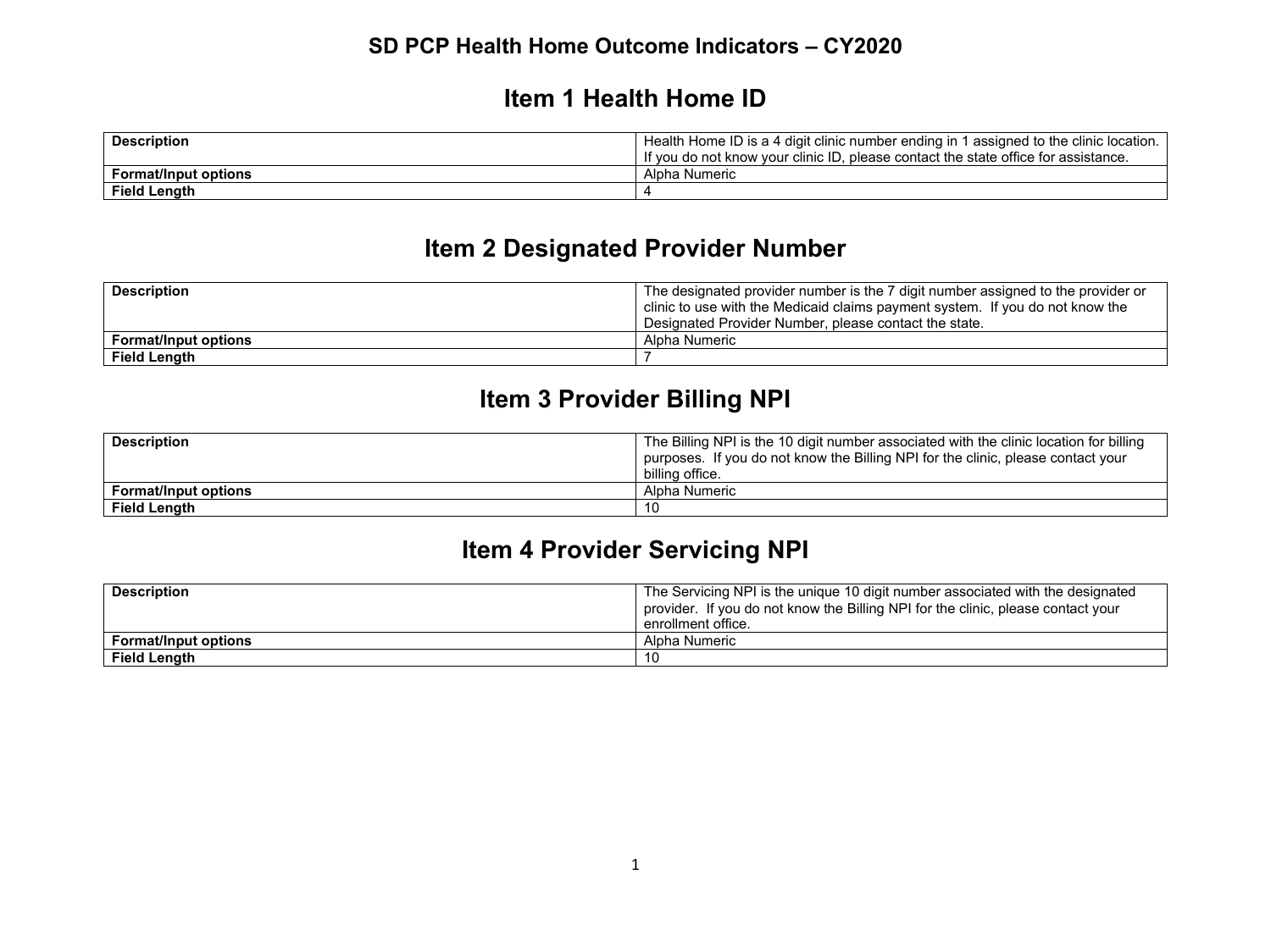# **Item 5 Provider Taxonomy**

| <b>Description</b>          | The Taxonomy is the 10 digit code associated with the designated provider's      |
|-----------------------------|----------------------------------------------------------------------------------|
|                             | specialty. If you do not know the Taxonomy for the provider, please contact your |
|                             | enrollment office.                                                               |
| <b>Format/Input options</b> | Alpha Numeric                                                                    |
| <b>Field Length</b>         | 10                                                                               |

# **Item 6 Recipient ID**

| <b>Description</b>          | The Recipient ID is the 9 digit Medicaid number associated with the recipient. This<br>number can be found on the caseload report provided at the beginning of each |
|-----------------------------|---------------------------------------------------------------------------------------------------------------------------------------------------------------------|
|                             | month.                                                                                                                                                              |
| <b>Format/Input options</b> | Alpha Numeric                                                                                                                                                       |
| <b>Field Length</b>         |                                                                                                                                                                     |

# **Item 7 Recipient Date of Birth**

| <b>Description</b>          | The Recipient Date of Birth is the date the recipient was born. |
|-----------------------------|-----------------------------------------------------------------|
| <b>Format/Input options</b> | Alpha Numeric mmddyyyy                                          |
| Field Length                |                                                                 |

# **Item 8 Recipient Gender**

| <b>Description</b>          | Please list the recipient gender.     |
|-----------------------------|---------------------------------------|
| <b>Format/Input options</b> | F=Female<br>M= Male.<br>Alpha Numeric |
| <b>Field Length</b>         |                                       |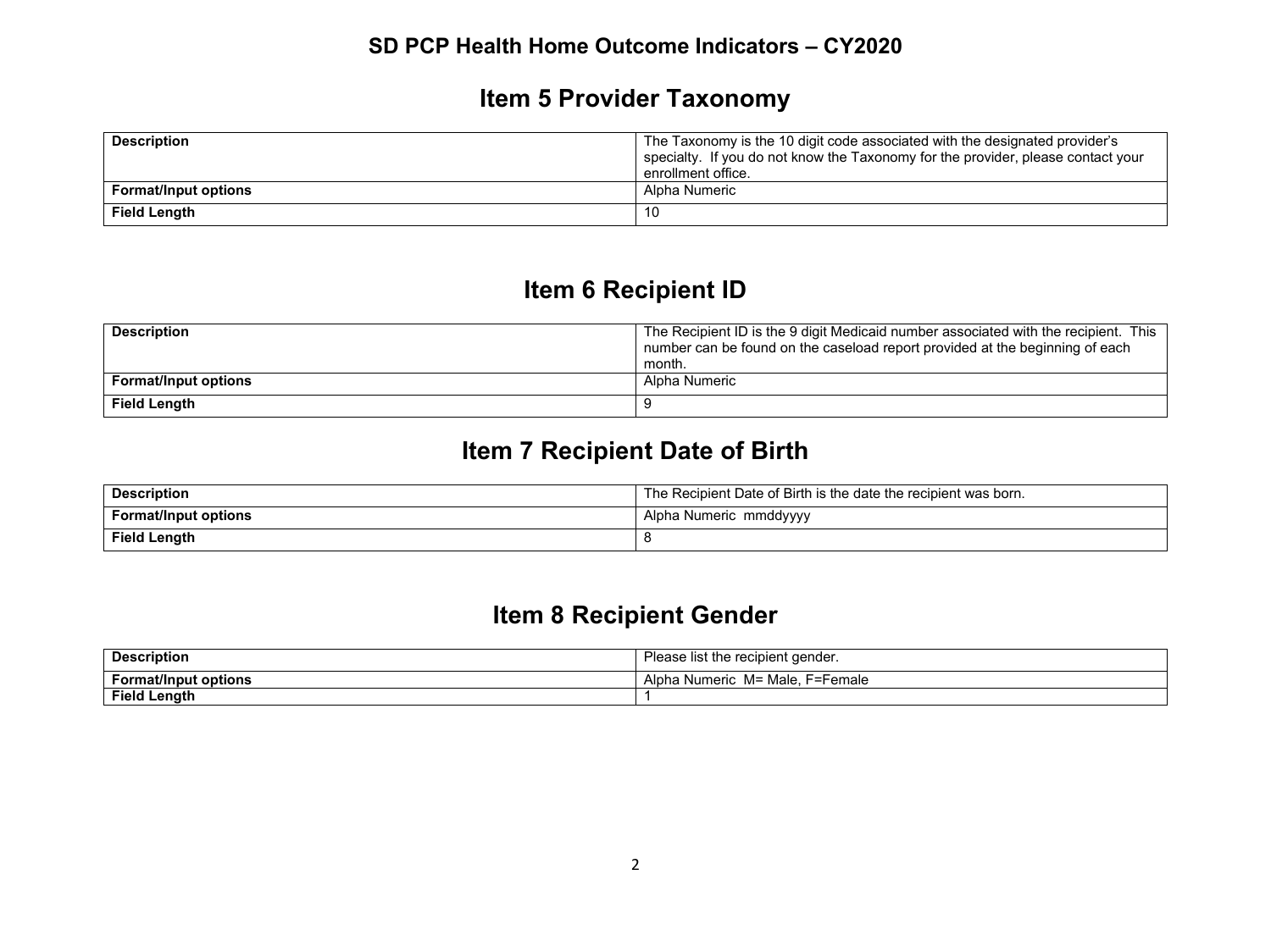# **Item 9 Recipient Status**

| <b>Description</b>          | Active recipients are those provided a core service during the defined reporting |
|-----------------------------|----------------------------------------------------------------------------------|
|                             | period.                                                                          |
| <b>Format/Input options</b> | Alpha Numeric $A =$ Active. N = Non Active                                       |
| <b>Field Length</b>         |                                                                                  |

Recipients with an N should not be included in the report.

# **Item 10 Collection Start Date**

| <b>Description</b>          | The Collection Start Date is the beginning of the defined period of data that is |
|-----------------------------|----------------------------------------------------------------------------------|
|                             | being reporting.                                                                 |
| <b>Format/Input options</b> | ' Alpha Numeric mmddyyyy. Options include 0101YYYYand 0701YYYY                   |
| <b>Field Length</b>         |                                                                                  |

### **Item 11 Collection End Date**

| <b>Description</b>          | The Collection Start Date is the end date of the defined period of data that is being |
|-----------------------------|---------------------------------------------------------------------------------------|
|                             | reporting.                                                                            |
| <b>Format/Input options</b> | Options include 0630YYYY and 1231YYYY<br>Alpha Numeric<br>mmddvvvv.                   |
| <b>Field Length</b>         |                                                                                       |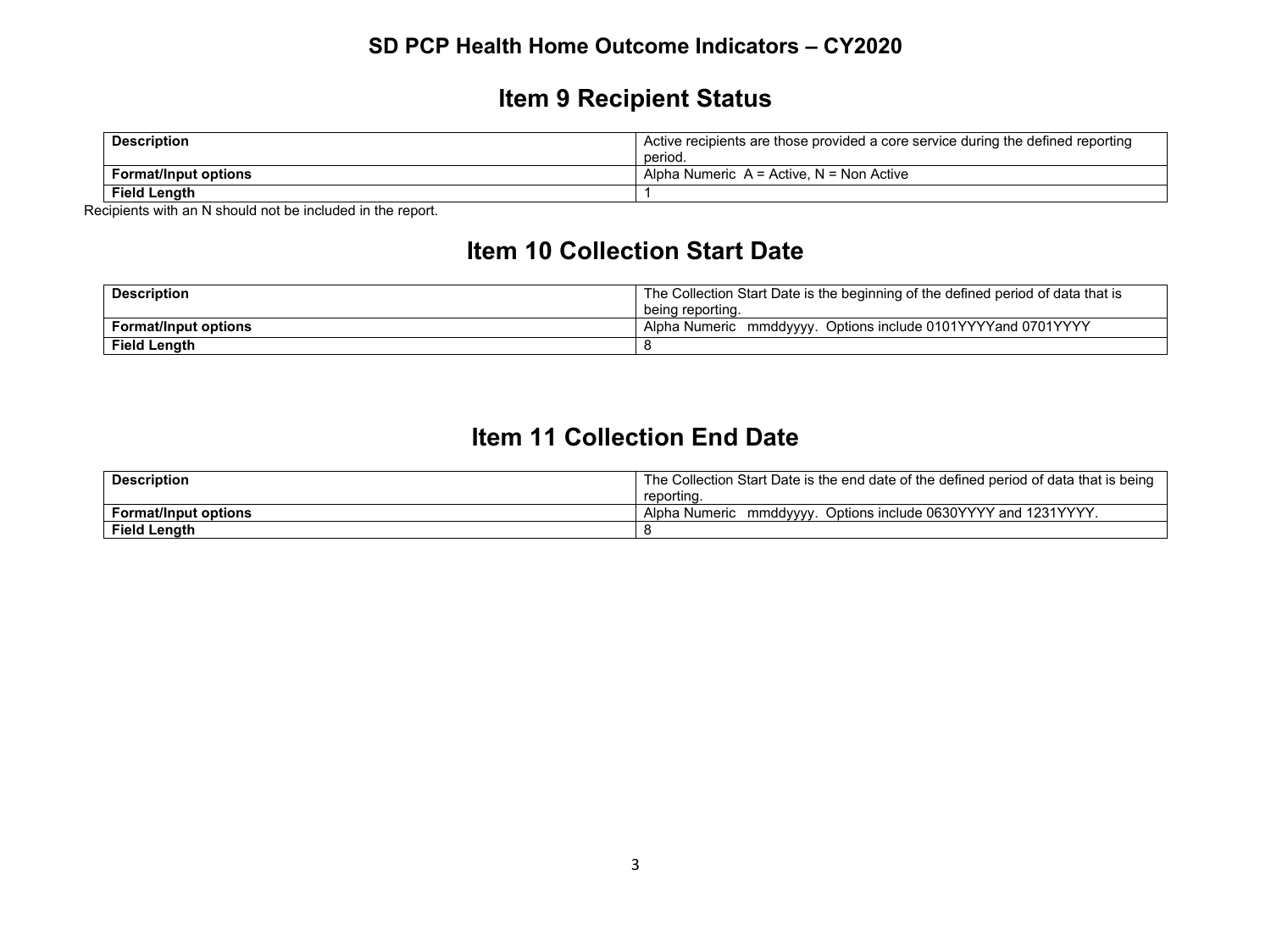# \***Item 12a Depression Screening Measure – Screen Completed**

| <b>Description</b>          | The percentage of recipients age 12 and older who were screened for clinical<br>depression using a standardized depression screening tool and, if positive, a<br>follow-up plan is documented on the date of the positive screen within the last 12<br>months. (See Appendix C for what makes these a positive Depression Screen for<br>each of these tools.)<br>Adolescent Screening Tools: (ages 12 to 17): could include but are not limited to<br>the following<br>Patient Health Questionnaire for Adolescents (PHQ-A),<br>$\bullet$<br>Beck Depression Inventory-Primary Care Version (BDI-PC),<br>$\bullet$<br>Mood Feeling Questionnaire,<br>Center for Epidemiologic Studies Depression Scale (CES-D)<br>PRIME MD-PHQ2.<br>$\bullet$<br>Adult Screening Tools (age 18 and older)could include but are not limited to the<br>following:<br>Patient Health Questionnaire (PHQ9),<br>$\bullet$<br>Beck Depression Inventory (BDI or BDI-II),<br>$\bullet$<br>Center for Epidemiologic Studies Depression Scale (CES-D),<br>$\bullet$<br>Depression Scale (DEPS),<br>$\bullet$<br>Duke Anxiety-Depression Scale (DADS),<br>$\bullet$ |
|-----------------------------|-------------------------------------------------------------------------------------------------------------------------------------------------------------------------------------------------------------------------------------------------------------------------------------------------------------------------------------------------------------------------------------------------------------------------------------------------------------------------------------------------------------------------------------------------------------------------------------------------------------------------------------------------------------------------------------------------------------------------------------------------------------------------------------------------------------------------------------------------------------------------------------------------------------------------------------------------------------------------------------------------------------------------------------------------------------------------------------------------------------------------------------------|
|                             | Geriatric Depression Scale (SDS),<br>$\bullet$                                                                                                                                                                                                                                                                                                                                                                                                                                                                                                                                                                                                                                                                                                                                                                                                                                                                                                                                                                                                                                                                                            |
|                             | Cornell Scale Screening and<br>$\bullet$<br>PRIME MD-PHQ2.<br>$\bullet$                                                                                                                                                                                                                                                                                                                                                                                                                                                                                                                                                                                                                                                                                                                                                                                                                                                                                                                                                                                                                                                                   |
| <b>Measurement Period</b>   | Defined reporting period and six months prior                                                                                                                                                                                                                                                                                                                                                                                                                                                                                                                                                                                                                                                                                                                                                                                                                                                                                                                                                                                                                                                                                             |
| <b>Numerator</b>            | Select an input option for each recipient in the denominator who during the                                                                                                                                                                                                                                                                                                                                                                                                                                                                                                                                                                                                                                                                                                                                                                                                                                                                                                                                                                                                                                                               |
|                             | measurement period was screened for clinical depression on the date of the                                                                                                                                                                                                                                                                                                                                                                                                                                                                                                                                                                                                                                                                                                                                                                                                                                                                                                                                                                                                                                                                |
|                             | encounter                                                                                                                                                                                                                                                                                                                                                                                                                                                                                                                                                                                                                                                                                                                                                                                                                                                                                                                                                                                                                                                                                                                                 |
| <b>Denominator</b>          | All recipients age 12 or older who during the measurement period had an                                                                                                                                                                                                                                                                                                                                                                                                                                                                                                                                                                                                                                                                                                                                                                                                                                                                                                                                                                                                                                                                   |
|                             | outpatient visit. (see CMS specified encounter codes for Depression in the                                                                                                                                                                                                                                                                                                                                                                                                                                                                                                                                                                                                                                                                                                                                                                                                                                                                                                                                                                                                                                                                |
|                             | Appendix B)                                                                                                                                                                                                                                                                                                                                                                                                                                                                                                                                                                                                                                                                                                                                                                                                                                                                                                                                                                                                                                                                                                                               |
| <b>Format/Input options</b> | Alpha Numeric/ Y=Yes, N=No, A= Not applicable, R=refused                                                                                                                                                                                                                                                                                                                                                                                                                                                                                                                                                                                                                                                                                                                                                                                                                                                                                                                                                                                                                                                                                  |
| <b>Allowable Exclusions</b> | Patient refuses to participate; recipients under the age of 12; Patient is in an urgent<br>or emergent situation where time is of the essence and to delay treatment would<br>jeopardize the patient's health status; Situations where the patient's functional<br>capacity or motivation to improve may impact the accuracy of results of nationally<br>recognized standardized depression assessment tools. For example: certain court-<br>appointed cases or cases of delirium. Patient has an active diagnosis of<br>depression or bipolar disorder                                                                                                                                                                                                                                                                                                                                                                                                                                                                                                                                                                                   |
| <b>Field Length</b>         |                                                                                                                                                                                                                                                                                                                                                                                                                                                                                                                                                                                                                                                                                                                                                                                                                                                                                                                                                                                                                                                                                                                                           |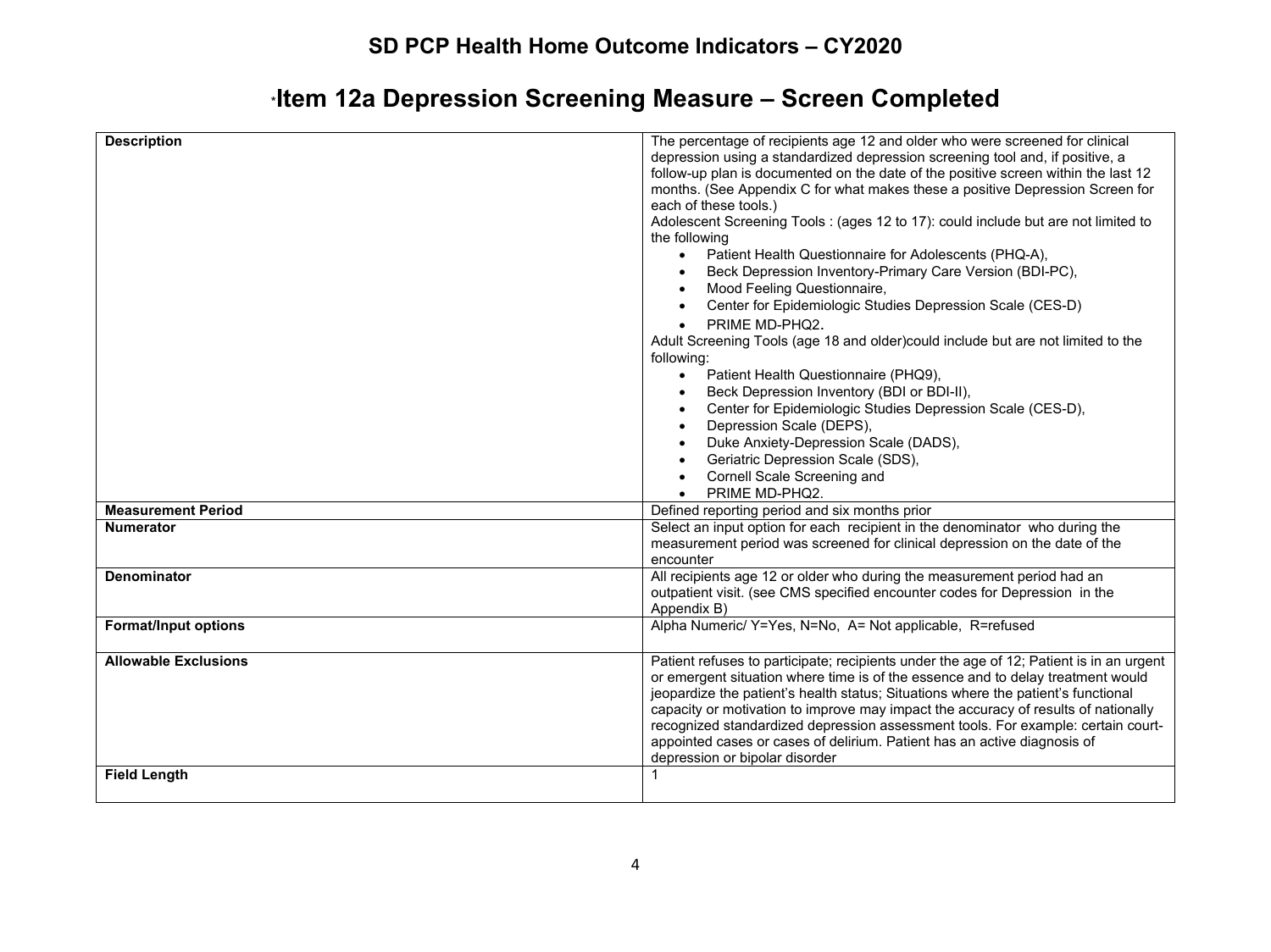# **Item 12b Depression Screening Measure – Positive Screen**

| <b>Description</b>                                 | The percentage of recipients age 12 and older who were screened for clinical<br>depression using a standardized depression screening tool and, if positive, a<br>follow-up plan is documented on the date of the positive screen within the last 12<br>months. (See Appendix C for what makes these a positive Depression Screen for<br>each of these tools.)<br>Adolescent Screening Tools: (ages 12 to 17): could include but are not limited to<br>the following<br>Patient Health Questionnaire for Adolescents (PHQ-A),<br>$\bullet$<br>Beck Depression Inventory-Primary Care Version (BDI-PC),<br>Mood Feeling Questionnaire,<br>$\bullet$<br>Center for Epidemiologic Studies Depression Scale (CES-D)<br>$\bullet$<br>PRIME MD-PHQ2.<br>$\bullet$<br>Adult Screening Tools (age 18 and older)could include but are not limited to the<br>following:<br>Patient Health Questionnaire (PHQ9),<br>$\bullet$<br>Beck Depression Inventory (BDI or BDI-II),<br>$\bullet$<br>Center for Epidemiologic Studies Depression Scale (CES-D),<br>$\bullet$<br>Depression Scale (DEPS),<br>$\bullet$<br>Duke Anxiety-Depression Scale (DADS),<br>Geriatric Depression Scale (SDS),<br>Cornell Scale Screening and<br>PRIME MD-PHQ2.<br>$\bullet$ |
|----------------------------------------------------|----------------------------------------------------------------------------------------------------------------------------------------------------------------------------------------------------------------------------------------------------------------------------------------------------------------------------------------------------------------------------------------------------------------------------------------------------------------------------------------------------------------------------------------------------------------------------------------------------------------------------------------------------------------------------------------------------------------------------------------------------------------------------------------------------------------------------------------------------------------------------------------------------------------------------------------------------------------------------------------------------------------------------------------------------------------------------------------------------------------------------------------------------------------------------------------------------------------------------------------------|
| <b>Measurement Period</b>                          | Defined reporting period and six months prior                                                                                                                                                                                                                                                                                                                                                                                                                                                                                                                                                                                                                                                                                                                                                                                                                                                                                                                                                                                                                                                                                                                                                                                                |
|                                                    |                                                                                                                                                                                                                                                                                                                                                                                                                                                                                                                                                                                                                                                                                                                                                                                                                                                                                                                                                                                                                                                                                                                                                                                                                                              |
| <b>Numerator</b>                                   | Select an input option for each recipient in the denominator who during the<br>measurement period who had a positive depression screen.                                                                                                                                                                                                                                                                                                                                                                                                                                                                                                                                                                                                                                                                                                                                                                                                                                                                                                                                                                                                                                                                                                      |
| <b>Denominator</b>                                 | Those patients with a "Y" as found in Item 12a                                                                                                                                                                                                                                                                                                                                                                                                                                                                                                                                                                                                                                                                                                                                                                                                                                                                                                                                                                                                                                                                                                                                                                                               |
| <b>Format/Input options</b>                        | Alpha Numeric/ Y=Yes, N=No, A= Not applicable                                                                                                                                                                                                                                                                                                                                                                                                                                                                                                                                                                                                                                                                                                                                                                                                                                                                                                                                                                                                                                                                                                                                                                                                |
| <b>Allowable Exclusions</b><br><b>Field Length</b> | Patient refuses to participate; recipients under the age of 12; Patient is in an urgent<br>or emergent situation where time is of the essence and to delay treatment would<br>jeopardize the patient's health status; Situations where the patient's functional<br>capacity or motivation to improve may impact the accuracy of results of nationally<br>recognized standardized depression assessment tools. For example: certain court-<br>appointed cases or cases of delirium. Patient has an active diagnosis of<br>depression or bipolar disorder                                                                                                                                                                                                                                                                                                                                                                                                                                                                                                                                                                                                                                                                                      |
|                                                    |                                                                                                                                                                                                                                                                                                                                                                                                                                                                                                                                                                                                                                                                                                                                                                                                                                                                                                                                                                                                                                                                                                                                                                                                                                              |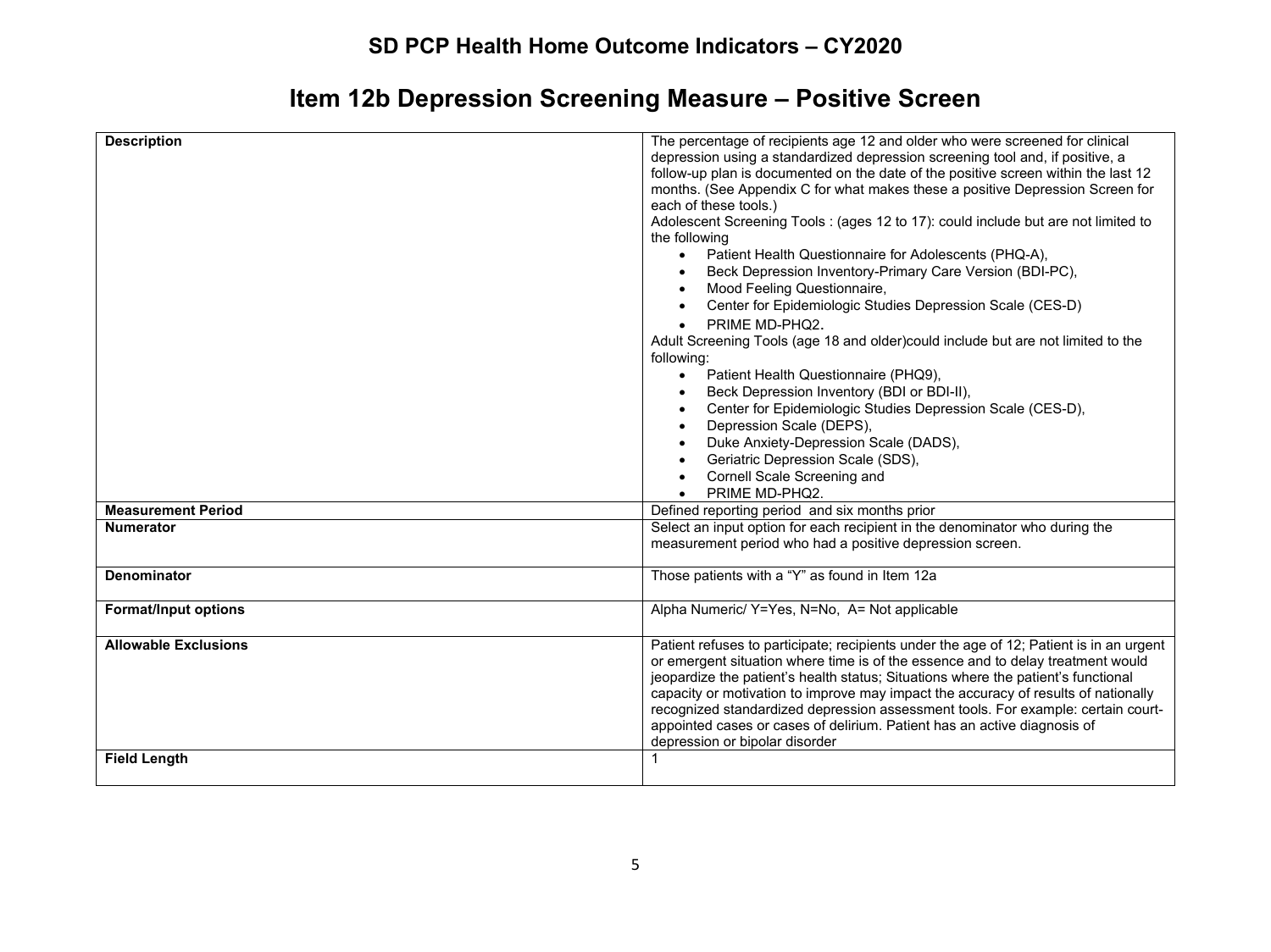# **Item 12c Depression Screening Measure – Follow-up Plan Documented**

| <b>Description</b>                                 | The percentage of recipients age 12 and older who were screened for clinical<br>depression using a standardized depression screening tool and, if positive, a<br>follow-up plan is documented on the date of the positive screen within the last 12<br>months. (See Appendix C for what makes these a positive Depression Screen for<br>each of these tools.)<br>Adolescent Screening Tools: (ages 12 to 17): could include but are not limited to<br>the following<br>Patient Health Questionnaire for Adolescents (PHQ-A),<br>$\bullet$<br>Beck Depression Inventory-Primary Care Version (BDI-PC),<br>Mood Feeling Questionnaire,<br>$\bullet$<br>Center for Epidemiologic Studies Depression Scale (CES-D)<br>PRIME MD-PHQ2.<br>$\bullet$<br>Adult Screening Tools (age 18 and older)could include but are not limited to the<br>following:<br>Patient Health Questionnaire (PHQ9),<br>$\bullet$<br>Beck Depression Inventory (BDI or BDI-II),<br>$\bullet$<br>Center for Epidemiologic Studies Depression Scale (CES-D),<br>$\bullet$<br>Depression Scale (DEPS),<br>$\bullet$<br>Duke Anxiety-Depression Scale (DADS),<br>Geriatric Depression Scale (SDS),<br>Cornell Scale Screening and<br>PRIME MD-PHQ2.<br>$\bullet$ |
|----------------------------------------------------|---------------------------------------------------------------------------------------------------------------------------------------------------------------------------------------------------------------------------------------------------------------------------------------------------------------------------------------------------------------------------------------------------------------------------------------------------------------------------------------------------------------------------------------------------------------------------------------------------------------------------------------------------------------------------------------------------------------------------------------------------------------------------------------------------------------------------------------------------------------------------------------------------------------------------------------------------------------------------------------------------------------------------------------------------------------------------------------------------------------------------------------------------------------------------------------------------------------------------------|
| <b>Measurement Period</b>                          | Defined reporting period and period and six months prior                                                                                                                                                                                                                                                                                                                                                                                                                                                                                                                                                                                                                                                                                                                                                                                                                                                                                                                                                                                                                                                                                                                                                                        |
| <b>Numerator</b>                                   | Select an input option for each recipient in the denominator who during the                                                                                                                                                                                                                                                                                                                                                                                                                                                                                                                                                                                                                                                                                                                                                                                                                                                                                                                                                                                                                                                                                                                                                     |
|                                                    | measurement period who had follow-plan documented on the date of the positive<br>screen                                                                                                                                                                                                                                                                                                                                                                                                                                                                                                                                                                                                                                                                                                                                                                                                                                                                                                                                                                                                                                                                                                                                         |
| <b>Denominator</b>                                 | Those patients with a "Y" as found in Item 12b                                                                                                                                                                                                                                                                                                                                                                                                                                                                                                                                                                                                                                                                                                                                                                                                                                                                                                                                                                                                                                                                                                                                                                                  |
| <b>Format/Input options</b>                        | Alpha Numeric/ Y=Yes, N=No, A= Not applicable                                                                                                                                                                                                                                                                                                                                                                                                                                                                                                                                                                                                                                                                                                                                                                                                                                                                                                                                                                                                                                                                                                                                                                                   |
| <b>Allowable Exclusions</b><br><b>Field Length</b> | Patient refuses to participate; recipients under the age of 12; Patient is in an urgent<br>or emergent situation where time is of the essence and to delay treatment would<br>jeopardize the patient's health status; Situations where the patient's functional<br>capacity or motivation to improve may impact the accuracy of results of nationally<br>recognized standardized depression assessment tools. For example: certain court-<br>appointed cases or cases of delirium. Patient has an active diagnosis of<br>depression or bipolar disorder                                                                                                                                                                                                                                                                                                                                                                                                                                                                                                                                                                                                                                                                         |
|                                                    |                                                                                                                                                                                                                                                                                                                                                                                                                                                                                                                                                                                                                                                                                                                                                                                                                                                                                                                                                                                                                                                                                                                                                                                                                                 |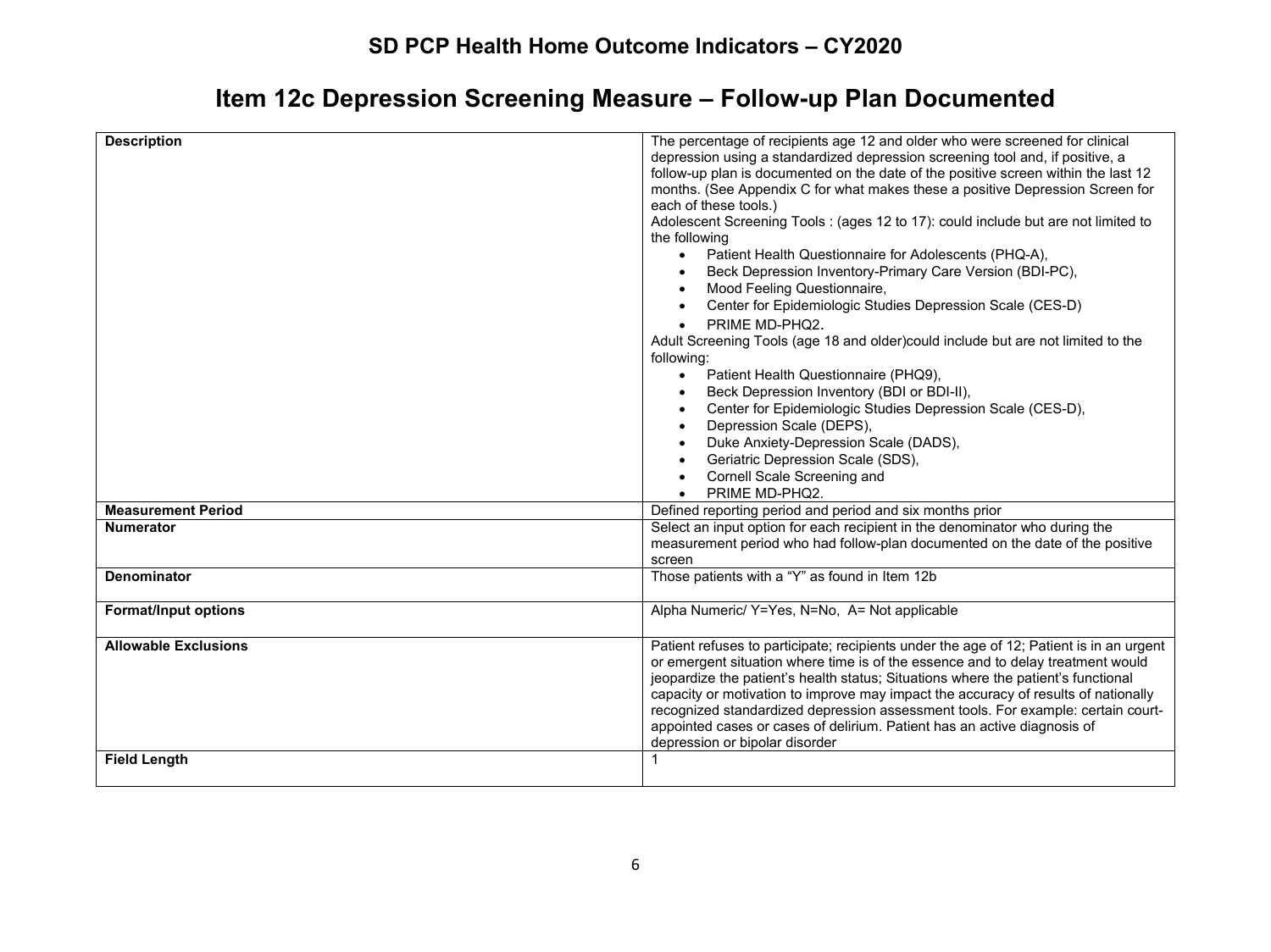# **Item 13 Substance Abuse Screening**

| <b>Description</b>          | Percentage of recipients 12 years and older who were screened for tobacco,           |
|-----------------------------|--------------------------------------------------------------------------------------|
|                             | alcohol and/or other drug dependencies within the last 12 months                     |
| <b>Measurement Period</b>   | Defined measurement period and six months prior                                      |
| <b>Numerator</b>            | Select an input option for all recipients in the denominator to answer the following |
|                             | question. Was the recipient screened for tobacco, alcohol and/or other drug          |
|                             | dependencies within the last 12 months?                                              |
| Denominator                 | All recipients 12 years and older.                                                   |
| <b>Format/Input options</b> | Alpha Numeric/ Y=Yes, N=No, A= Not applicable                                        |
| <b>Allowable Exclusions</b> | Recipients under the age of 12                                                       |
| <b>Field Length</b>         |                                                                                      |

# **Item 13a Substance Abuse Screening Positive**

| <b>Description</b>          | Percentage of recipients 12 years and older who had a positive screen for tobacco,   |
|-----------------------------|--------------------------------------------------------------------------------------|
|                             | alcohol and/or other drug dependencies within the last 12 months.                    |
| <b>Measurement Period</b>   | Defined measurement period and six months prior                                      |
| <b>Numerator</b>            | Select an input option for all recipients in the denominator to answer the following |
|                             | question. Did the recipient have a positive screen for tobacco, alcohol and/or other |
|                             | drug dependencies within the last 12 months?                                         |
| <b>Denominator</b>          | All recipients where a Y was indicated as a response to Item 13                      |
| <b>Format/Input options</b> | Alpha Numeric/ Y=Yes, N=No, A= Not applicable                                        |
| <b>Allowable Exclusions</b> | Recipients under the age of 12                                                       |
| <b>Field Length</b>         |                                                                                      |

#### **Item 13b Substance Abuse Positive Screen Referred**

| <b>Description</b>          | Percentage of recipients 12 years and older who had a positive screen and were       |
|-----------------------------|--------------------------------------------------------------------------------------|
|                             | referred for cessation counseling or provided other treatment options for tobacco;   |
|                             | or referred for assessment for alcohol and/or other drug dependencies within the     |
|                             | last 12 months.                                                                      |
| <b>Measurement Period</b>   | Defined reporting period and six months prior                                        |
| <b>Numerator</b>            | Select an input option for all recipients in the denominator to answer the following |
|                             | question. Was the recipient referred for cessation counseling or provided other      |
|                             | treatment options for tobacco, or referred for assessment for alcohol and/or other   |
|                             | drug dependencies within the last 12 months?                                         |
| <b>Denominator</b>          | All recipients where a Y was indicated as the response to Item 13a                   |
| <b>Format/Input options</b> | Alpha Numeric/ Y=Yes, N=No, A= Not applicable                                        |
| <b>Allowable Exclusions</b> | Recipients under the age of 12                                                       |
| <b>Field Length</b>         |                                                                                      |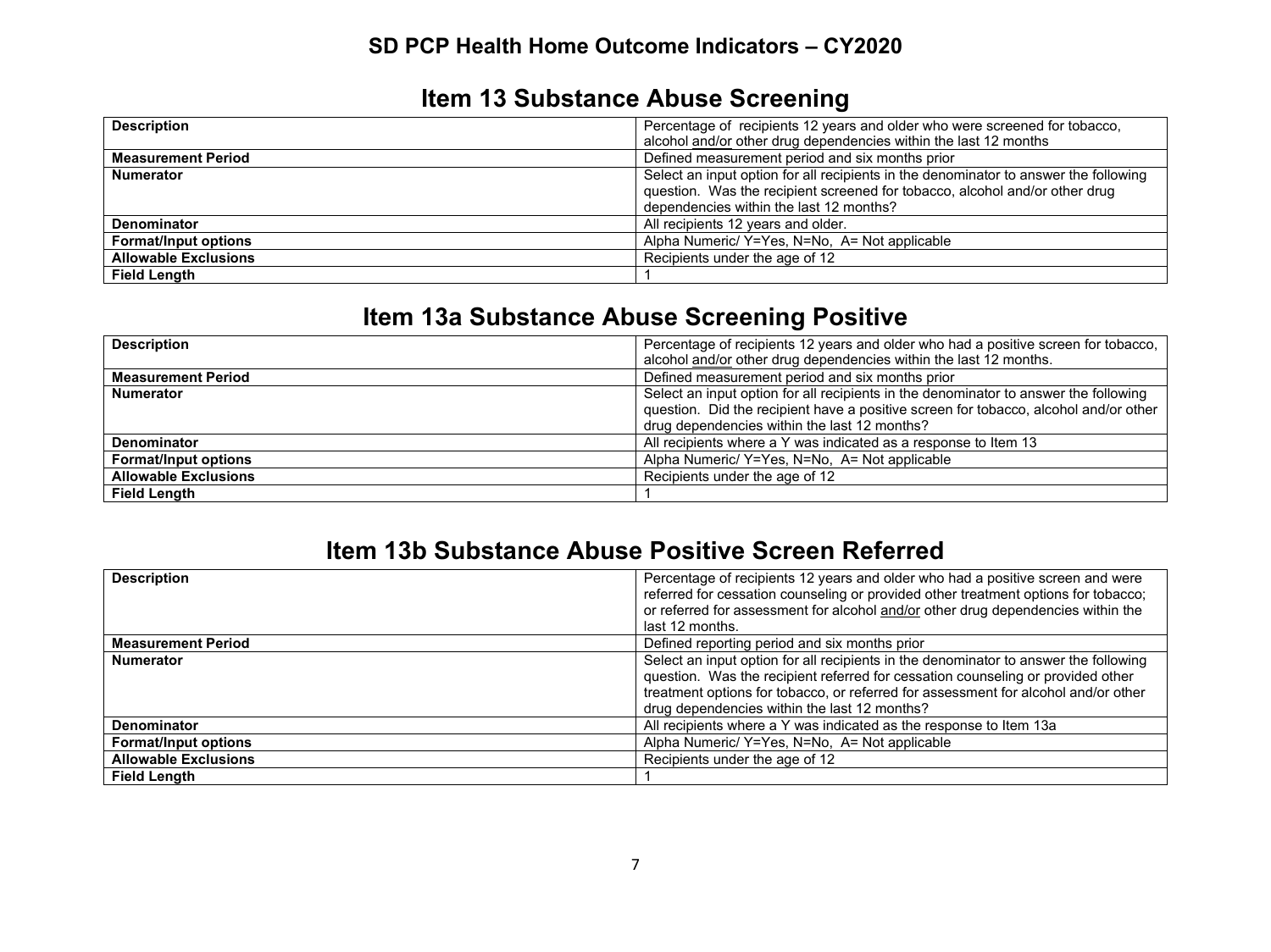### **\*Item 14 - Substance Abuse - New**

| <b>Description</b>          | Percentage of recipients age 12 years and older (adolescents and adults) with a      |
|-----------------------------|--------------------------------------------------------------------------------------|
|                             | new episode of alcohol or other drug (AOD) within the last 12 months.                |
| <b>Measurement Period</b>   | Defined reporting period and six months prior                                        |
| <b>Numerator</b>            | Select an input option for recipients within the denominator to answer the following |
|                             | question. Did the recipient have a new episode of AOD dependency (see Appendix       |
|                             | A Item 14) during a visit (see item 40) within the last 12 months?                   |
| <b>Denominator</b>          | Recipients 12 years of age and older                                                 |
| <b>Format/Input options</b> | Alpha Numeric/ Y=Yes, N=No, U=Unknown, A= Not applicable                             |
| <b>Allowable Exclusions</b> | Recipients under the age of 12; Patients with a previous active diagnosis of AOD     |
|                             | dependence in the 60 days prior to the first episode of alcohol or drug              |
|                             | dependence.                                                                          |
| <b>Field Length</b>         |                                                                                      |

## \***Item 15 - Substance Abuse - Initiation of AOD Treatment**

| <b>Description</b>          | Percentage of recipients age 12 years and older (adolescents and adults) with a       |
|-----------------------------|---------------------------------------------------------------------------------------|
|                             | new episode of alcohol or other drug (AOD) dependence who received initiation         |
|                             | of AOD treatment within the last 12 months                                            |
| <b>Measurement Period</b>   | Defined reporting period and six months prior                                         |
| <b>Numerator</b>            | Select an input option for recipients within the denominator to answer the following  |
|                             | question. Did the recipient have an initiation of AOD treatment through an            |
|                             | inpatient admission, intensive outpatient encounter or partial hospitalization within |
|                             | 14 days of diagnosis? (See Appendix B)                                                |
| <b>Denominator</b>          | Recipients where Y was indicated as the input option for item 14.                     |
| <b>Format/Input options</b> | Alpha Numeric/ Y=Yes, N=No, U=Unknown, A= Not applicable                              |
| <b>Allowable Exclusions</b> | Recipients under the age 12                                                           |
| <b>Field Length</b>         |                                                                                       |

# **\*Item 16 - Substance Abuse - Engagement of AOD**

| <b>Description</b>        | Percentage of recipients' age 12 years and older (adolescents and adults) with a     |
|---------------------------|--------------------------------------------------------------------------------------|
|                           | new episode of alcohol or other drug (AOD) dependence who received                   |
|                           | *Engagement of AOD treatment within the last 12 months.                              |
| <b>Measurement Period</b> | Defined reporting period and six months prior                                        |
| <b>Numerator</b>          | Select an input option for recipients within the denominator to answer the following |
|                           | question. Did the recipient have two or more additional services within 30 days?     |
|                           | (See Appendix B) Multiple engagement visits may occur on the same day, but they      |
|                           | must be with different providers in order to be counted.                             |
| <b>Denominator</b>        | Recipients where Y was reported as the input option in Item 15.                      |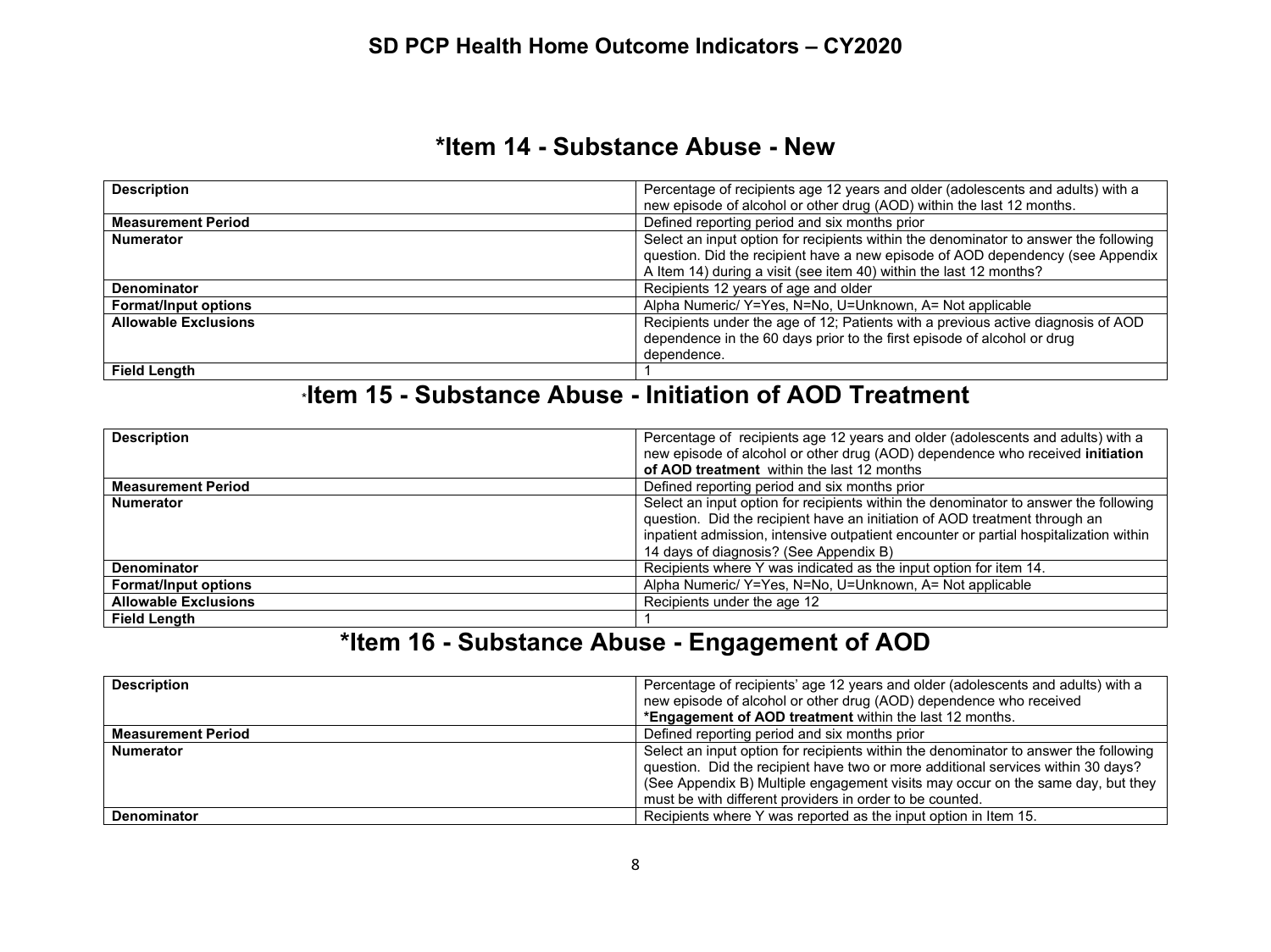| <b>Format/Input options</b>             | ⊸u=N∽<br>`!umeric/<br>A= Not applicable<br>. v –<br>\/ _ _<br>Unknown<br>$\overline{\phantom{a}}$<br>- Alphr<br>-<br>$\overline{\phantom{0}}$<br>⊶.<br>ч іа<br>ivu<br>-<br>טיי |
|-----------------------------------------|--------------------------------------------------------------------------------------------------------------------------------------------------------------------------------|
| <b>Allowable F</b><br><b>Exclusions</b> | Recipients under age<br>$\overline{\phantom{a}}$                                                                                                                               |
| Field<br>Lenath                         |                                                                                                                                                                                |

### **Item 17 Asthma**

| <b>Description</b>          | Percentage of recipients with an active asthma problem with the most recent<br>condition of "Persistent" documented in medical chart through the Measurement<br>Period with one or more face to face visits for asthma within the last year. |
|-----------------------------|----------------------------------------------------------------------------------------------------------------------------------------------------------------------------------------------------------------------------------------------|
| <b>Measurement Period</b>   | Defined reporting period and six months prior.                                                                                                                                                                                               |
| <b>Numerator</b>            | Choose one of the input options for each recipient in the denominator to answer<br>the following question. Did the recipient have an active asthma problem with the<br>most recent condition of "Persistent" documented in medical chart?    |
| Denominator                 | Recipients between the ages of 5 and 50 who have a diagnosis of one of asthma<br>found in the Appendix A for item 17 who have had a face to face visit for asthma<br>within the last year.                                                   |
| Input options               | Character: Y=Yes, N=No, U=Unknown, A= Not applicable                                                                                                                                                                                         |
| <b>Allowable Exclusions</b> | Individuals outside the age range.                                                                                                                                                                                                           |
| <b>Field Lenath</b>         |                                                                                                                                                                                                                                              |

# **Item 17a Asthma Controller**

| <b>Description</b>          | Percentage of recipients between the ages of 5 and 50 with a diagnosis of<br>"Persistent" asthma through the measurement period that were on a prescription<br>drug to control Asthma during the measurement period? |
|-----------------------------|----------------------------------------------------------------------------------------------------------------------------------------------------------------------------------------------------------------------|
| <b>Measurement Period</b>   | Defined reporting period and six months prior.                                                                                                                                                                       |
| <b>Numerator</b>            | Choose one of the input options for each recipient in the denominator to answer<br>the following question. Was the HH recipient on a prescription drug to control<br>Asthma during the measurement period?           |
| Denominator                 | Recipients between the ages of 5 and 50 who have an asthma diagnosis and are<br>on one an oral or inhaled Medication on a daily basis.                                                                               |
| <b>Format/Input options</b> | Character/Y=Yes, N=No, U=Unknown, A= Not applicable                                                                                                                                                                  |
| <b>Allowable Exclusions</b> | None                                                                                                                                                                                                                 |
| <b>Field Length</b>         |                                                                                                                                                                                                                      |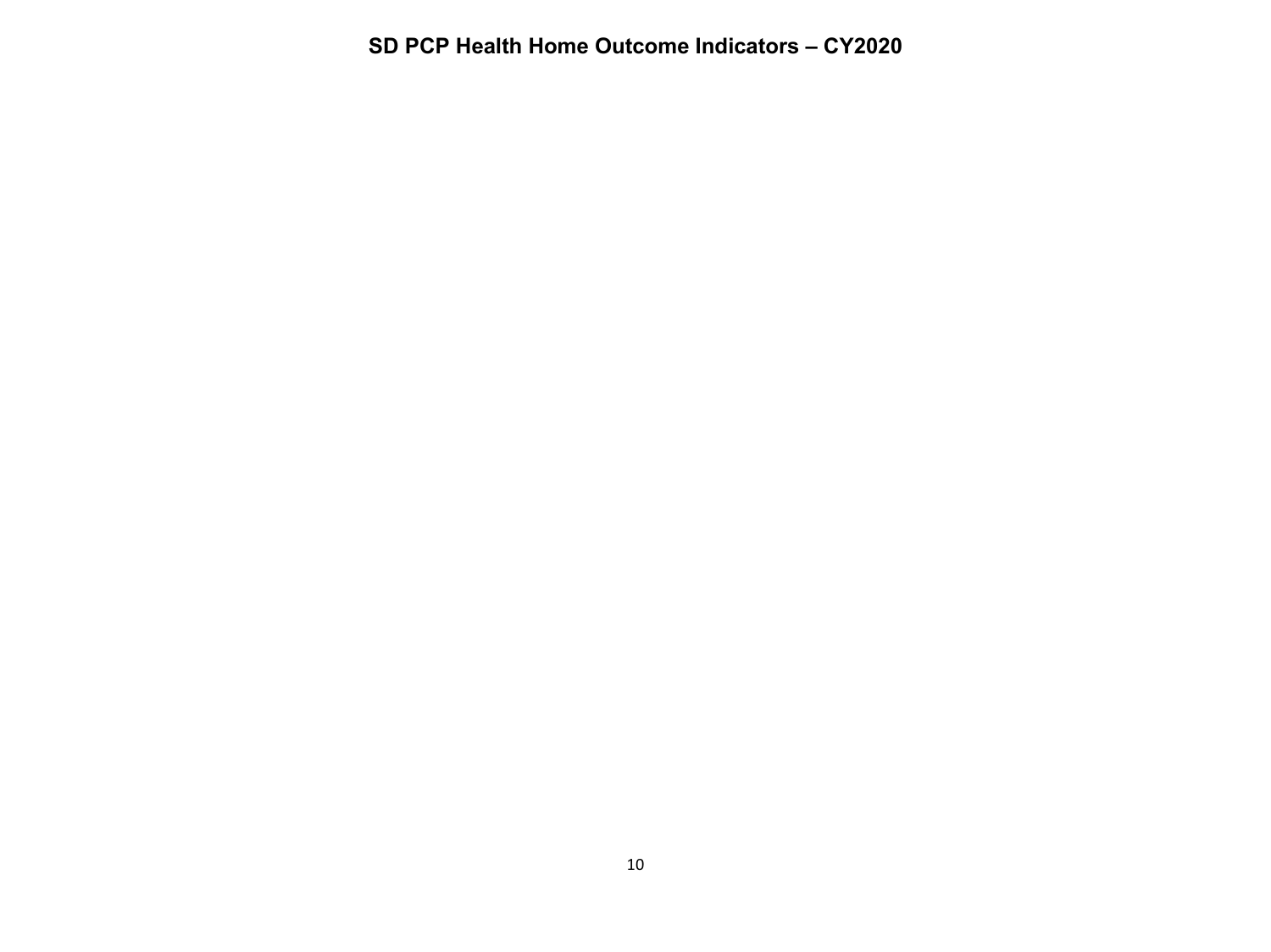# **Item 18 – Hospitalization for Chronic Obstructive Pulmonary Disease**

| <b>Description</b>          | Percentage of recipients who have been hospitalized due to their diagnosis of<br>Chronic Obstructive Pulmonary Disease (COPD) in the Measurement Period. |
|-----------------------------|----------------------------------------------------------------------------------------------------------------------------------------------------------|
| <b>Measurement Period</b>   | Defined reporting period and the six months prior                                                                                                        |
| <b>Numerator</b>            | For each recipient, enter the total number discharges with a principal diagnosis of<br>COPD                                                              |
| <b>Denominator</b>          | All recipients                                                                                                                                           |
| Input options               | Numeric/enter number A=Not applicable                                                                                                                    |
| <b>Allowable Exclusions</b> | None                                                                                                                                                     |
| <b>Field Length</b>         |                                                                                                                                                          |

# **Item 18a - Discharge follow-up within 72 hours**

| <b>Description</b>          | Percentage of hospitalizations for COPD where the recipient received a follow-up<br>contact within 72 hours?                                                |
|-----------------------------|-------------------------------------------------------------------------------------------------------------------------------------------------------------|
| <b>Measurement Period</b>   | Defined reporting period and six months prior                                                                                                               |
| <b>Numerator</b>            | For each recipient where the value of Item 18 is not $= 0$ , enter the total number<br>discharges that had a follow-up contact within 72 hours of discharge |
| <b>Denominator</b>          | Recipients where the value of Item 18 was not =0                                                                                                            |
| <b>Format/Input options</b> | Numeric/enter number A=Not applicable                                                                                                                       |
| <b>Allowable Exclusions</b> | None                                                                                                                                                        |
| <b>Field Length</b>         |                                                                                                                                                             |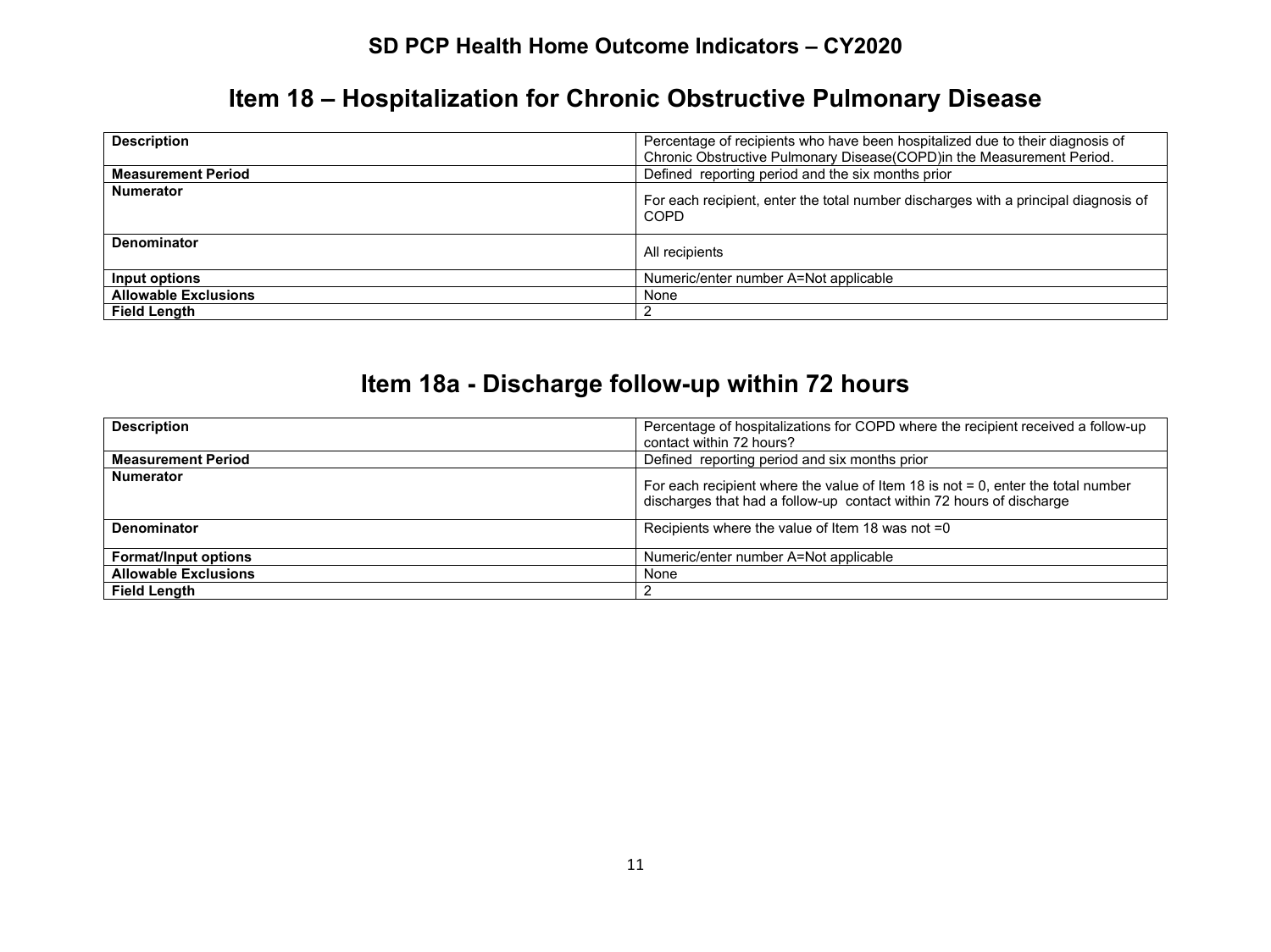### **Item 19 Diabetes Diagnosis with Eligible Encounter**

| <b>Description</b>          | Percentage of recipients aged 18-75 who had an encounter during the last 12<br>months. (See Item 40) with a diagnosis of diabetes as indicated the codes listed in<br>(Appendix A Item 19)? |
|-----------------------------|---------------------------------------------------------------------------------------------------------------------------------------------------------------------------------------------|
| <b>Measurement Period</b>   | Defined reporting period and six months prior                                                                                                                                               |
| <b>Numerator</b>            | Select an input option for each recipient in the denominator to answer the following                                                                                                        |
|                             | question. Did the recipient have a diagnosis of diabetes (Appendix A Item 19)                                                                                                               |
| Denominator                 | Recipients aged 18-75 who have who had an eligible encounter (See Item 40)                                                                                                                  |
| <b>Format/Input options</b> | Alpha Numeric/Y=Yes N=No, or A – Not applicable                                                                                                                                             |
| <b>Allowable Exclusions</b> | Documentation of Pregnancy during the measurement period                                                                                                                                    |
| <b>Field Length</b>         |                                                                                                                                                                                             |

### **Item 20 Diabetes Hemoglobin Value**

| <b>Description</b>          | Provide the value of the most recent HgA1C for recipients where Y was selected |
|-----------------------------|--------------------------------------------------------------------------------|
|                             | as an input option in Item 19.                                                 |
| <b>Measurement Period</b>   | Defined reporting period and six months prior                                  |
| Input options               | Numeric with decimals/e.g. 8.1 8.0 6.3 11.2 -- field has 1 decimal point --    |
|                             | blank or $0 = no$ value                                                        |
| <b>Allowable Exclusions</b> | None                                                                           |
| <b>Field Length</b>         | 4.                                                                             |

# **Item 21 Diabetes Systolic Value**

(Note: if multiple blood pressure measurements are taken at a single visit, use the most recent measurement taken at that visit. The following blood pressures should not be included for the measure: patient reported BP checks, BPs taken in the following settings: Inpatient Settings, ER, other surgical or diagnostic procedures)

| <b>Description</b>          | Provide the value of the most recent Blood Pressure Systolic Value for recipients |
|-----------------------------|-----------------------------------------------------------------------------------|
|                             | where Y was selected as an input option in Item 19.                               |
| <b>Measurement Period</b>   | Defined reporting period and six months prior                                     |
| <b>Format/Input options</b> | Numeric/3 digits with no decimals (use leading zero if necessary). A= not         |
|                             | applicable                                                                        |
| <b>Allowable Exclusions</b> | None                                                                              |
| <b>Field Length</b>         |                                                                                   |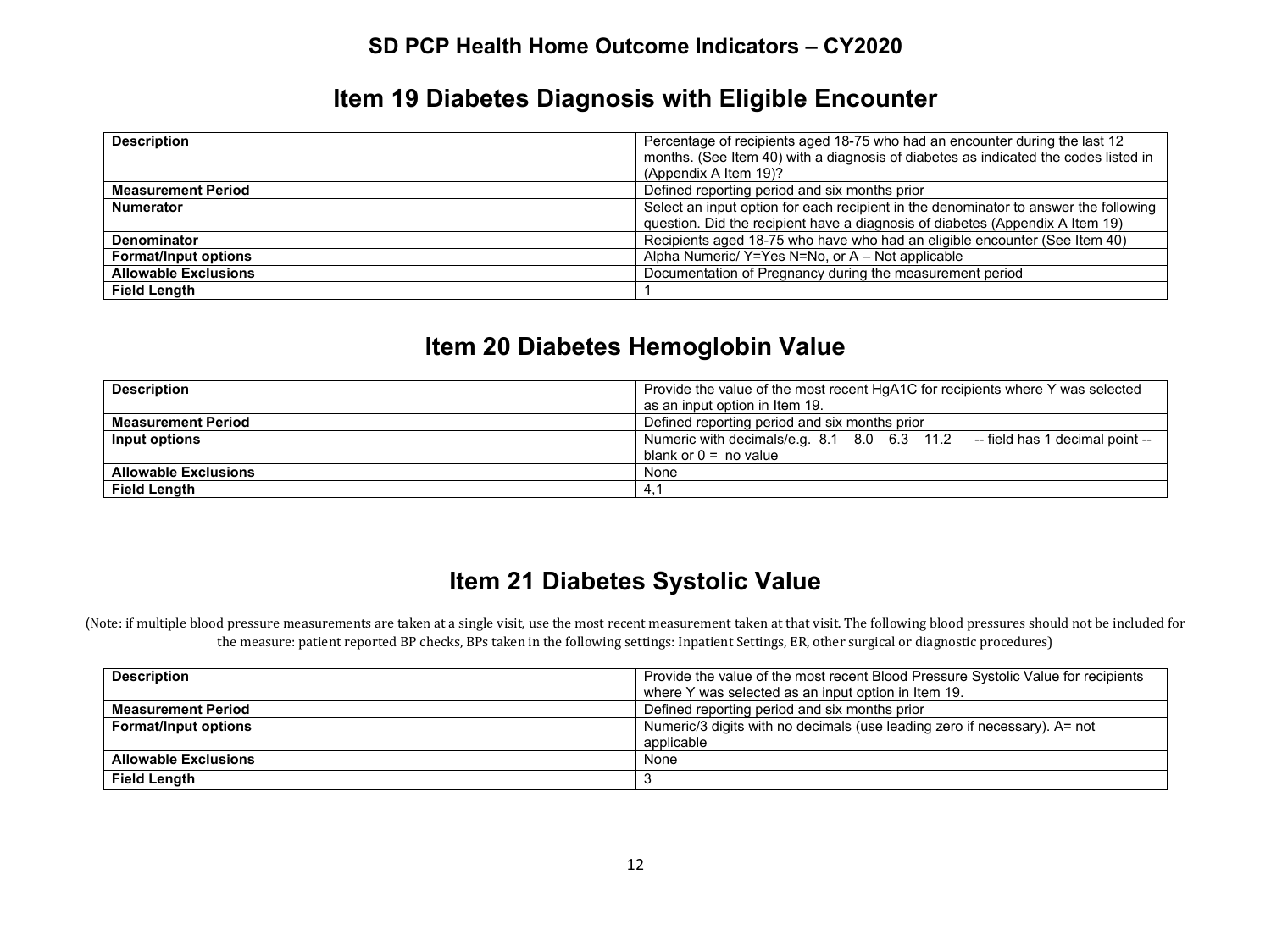### **Item 22 Diabetes Diastolic Measure**

(Note: if multiple blood pressure measurements are taken at a single visit, use the most recent measurement taken at that visit. The following blood pressures should not be included for the measure: patient reported BP checks, BPs taken in the following settings: Inpatient Settings, ER, other surgical or diagnostic procedures)

| <b>Description</b>          | Provide the value of the most recent Blood Pressure Diastolic Measure for<br>recipients where Y was selected as an input option in Item 19. |
|-----------------------------|---------------------------------------------------------------------------------------------------------------------------------------------|
| <b>Measurement Period</b>   | Defined reporting period and six months prior                                                                                               |
| <b>Format/Input options</b> | Numeric/3 digits with no decimals (use leading zero if necessary). A= not                                                                   |
|                             | applicable                                                                                                                                  |
| <b>Allowable Exclusions</b> | None                                                                                                                                        |
| <b>Field Length</b>         |                                                                                                                                             |

## **\*Item 23 Obesity Body Mass Index**

| <b>Description</b>          | <b>BMI:</b> Percentage of recipients age 6 - 74 years who had an outpatient visit and    |
|-----------------------------|------------------------------------------------------------------------------------------|
|                             | whom had their BMI documented during the last 12 months                                  |
| <b>Measurement Period</b>   | Defined reporting period and six months prior                                            |
| <b>Numerator</b>            | <b>BMI:</b> Select an input option for all recipients in the denominator to answer the   |
|                             | following question. Does the recipient have a documented BMI during the last 12          |
|                             | months?                                                                                  |
| <b>Denominator</b>          | <b>BMI:</b> PCP- recipients 6-74 years of age who had an outpatient visit (See Item 40). |
| <b>Format/Input options</b> | Alpha Numeric/ $Y = Yes$ , $N = No$ or $A = Not$ applicable                              |
| <b>Allowable Exclusions</b> | None                                                                                     |
| <b>Field Length</b>         |                                                                                          |

## **Item 24 Body Mass Index**

| <b>Description</b>           | Most recent Body Mass Index when a value of Y was entered for Item 23          |
|------------------------------|--------------------------------------------------------------------------------|
| <b>Measurement Period</b>    | Defined reporting period and six months prior                                  |
| <b>Format/ Input options</b> | Numeric with decimals/Enter the Body Mass Index. Number with one decimal point |
|                              | e.g. $8.1$ 8.0 12.2 A= not applicable                                          |
| <b>Allowable Exclusions</b>  | None                                                                           |
| <b>Field Length</b>          | -4.                                                                            |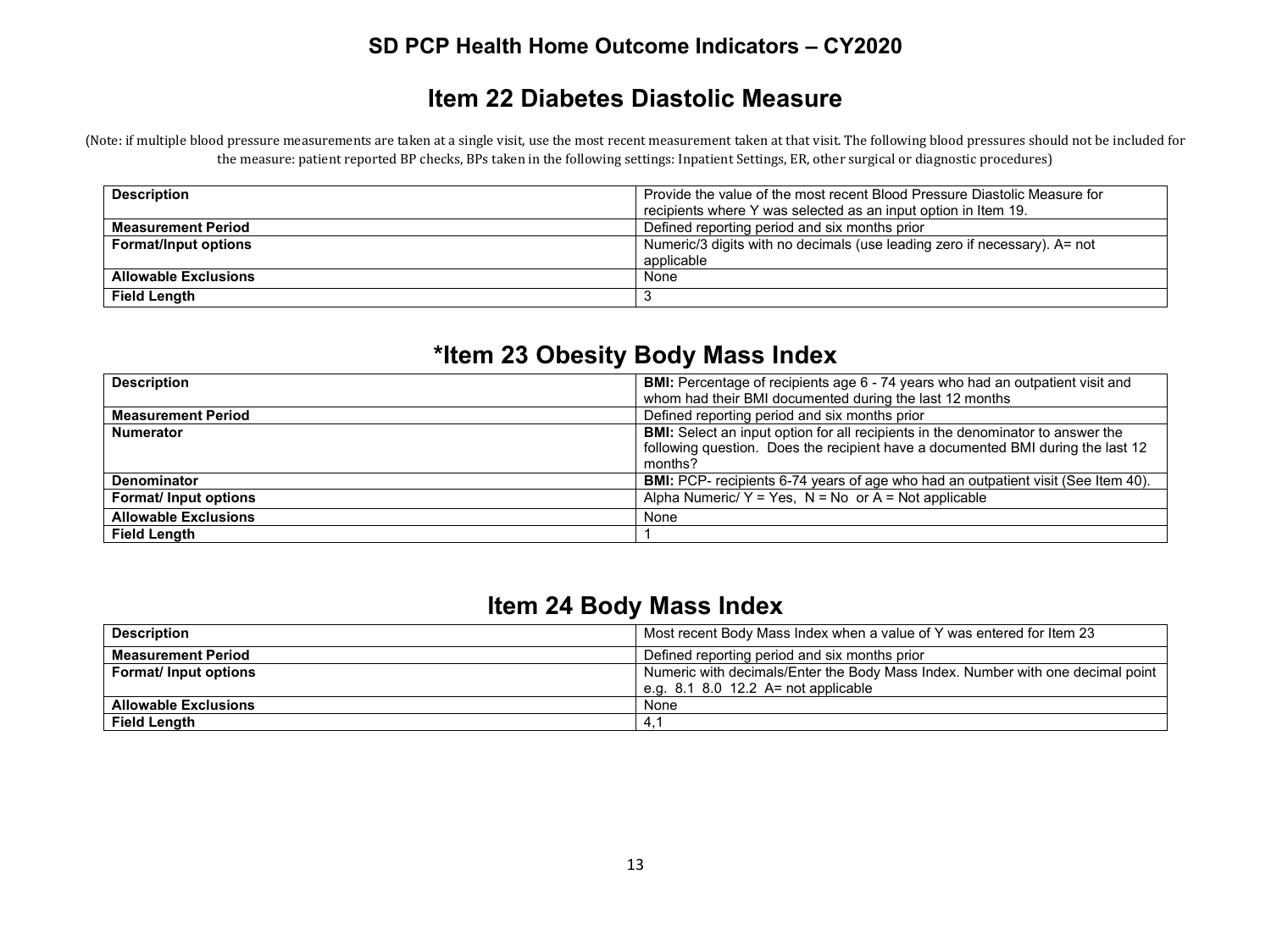# **Item 25 Breast Cancer Screening**

| <b>Description</b>          | Percentage of women age 50-75 who were up-to-date on their Breast Cancer                                                                                                                       |
|-----------------------------|------------------------------------------------------------------------------------------------------------------------------------------------------------------------------------------------|
|                             | Screening by use of a Mammogram or MRI.                                                                                                                                                        |
| <b>Measurement Period</b>   | Defined reporting period and six months prior.                                                                                                                                                 |
| <b>Numerator</b>            | Select an input option for all recipients in the denominator to answer the following<br>question. Was the recipient up-to-date on their Breast Cancer Screening by use of<br>Mammogram or MRI? |
| <b>Denominator</b>          | Women ages of 50-75                                                                                                                                                                            |
| <b>Format/Input options</b> | Alpha Numeric/ $Y = Yes$ , N=No, A = Not Applicable, R = Refused                                                                                                                               |
| <b>Allowable Exclusions</b> | Recipient outside the age range, Bilateral Mastectomy or two unilateral<br>Mastectomies.                                                                                                       |
| <b>Field Length</b>         |                                                                                                                                                                                                |

### **Item 26 Colorectal Screen**

| <b>Description</b>          | Percentage of recipients up to date on appropriate screenings for colorectal cancer  |
|-----------------------------|--------------------------------------------------------------------------------------|
|                             | (colonoscopy – every 10 years or a Fit test – every year                             |
| <b>Measurement Period</b>   | Defined reporting period and six months prior.                                       |
| <b>Numerator</b>            | Select an input option for all recipients in the denominator to answer the following |
|                             | question. Was the recipient up to date with their colorectal cancer screenings.      |
| <b>Denominator</b>          | Recipients between the ages of 50-75.                                                |
| <b>Format/Input options</b> | Alpha Numeric/ Y=Yes, N=No, A= Not applicable, R= Refused                            |
| <b>Allowable Exclusions</b> | Recipients outside of the age range. Colorectal cancer, total colectomy              |
| <b>Field Length</b>         |                                                                                      |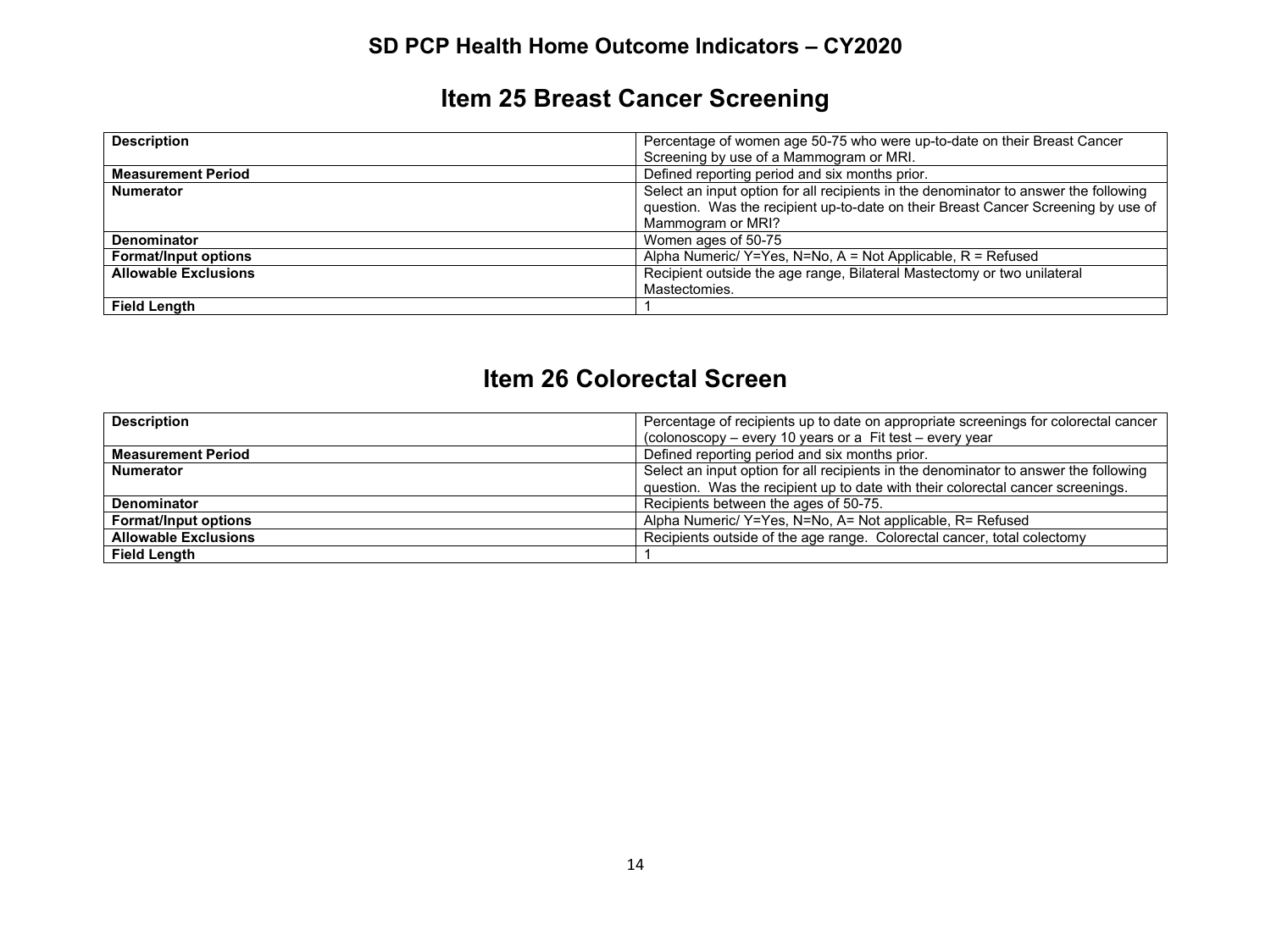# **Item 27 Chronic Pain**

| <b>Description</b>           | Percentage of recipients with a Chronic Pain Diagnoses where during the past 12     |
|------------------------------|-------------------------------------------------------------------------------------|
|                              | months where documentation of a Pain assessment exists?                             |
| <b>Measurement Period</b>    | Defined reporting period and six months prior                                       |
| <b>Numerator</b>             | Select one of the input options for each recipient in the denominator to answer the |
|                              | following question. Does documentation of a Pain Assessment exist?                  |
| <b>Denominator</b>           | Recipients over the age of 18 who had an encounter who have a diagnosis listed in   |
|                              | the Appendix A for Item 27 and 28.                                                  |
| <b>Format/ Input options</b> | Alpha Numeric/ Y=Yes, N=No, or A = Not applicable                                   |
| <b>Allowable Exclusions</b>  | None                                                                                |
| <b>Field Length</b>          |                                                                                     |

# **Item 28 Chronic Pain Follow-Up**

| <b>Description</b>          | Percentage of recipients with a Chronic Pain Diagnoses where pain exists during     |
|-----------------------------|-------------------------------------------------------------------------------------|
|                             | the assessment with a documented follow-up plan.                                    |
| <b>Measurement Period</b>   | Defined reporting period and six months prior                                       |
| <b>Numerator</b>            | Select one of the input options for each recipient in the denominator to answer the |
|                             | following question. If pain exists, is there a documented follow-up plan?           |
| Denominator                 | Recipients with a "Y" in Item 27                                                    |
| <b>Format/Input options</b> | Alpha Numeric/ Y=Yes, N=No, or A = Not applicable                                   |
| <b>Allowable Exclusions</b> | None                                                                                |
| <b>Field Length</b>         |                                                                                     |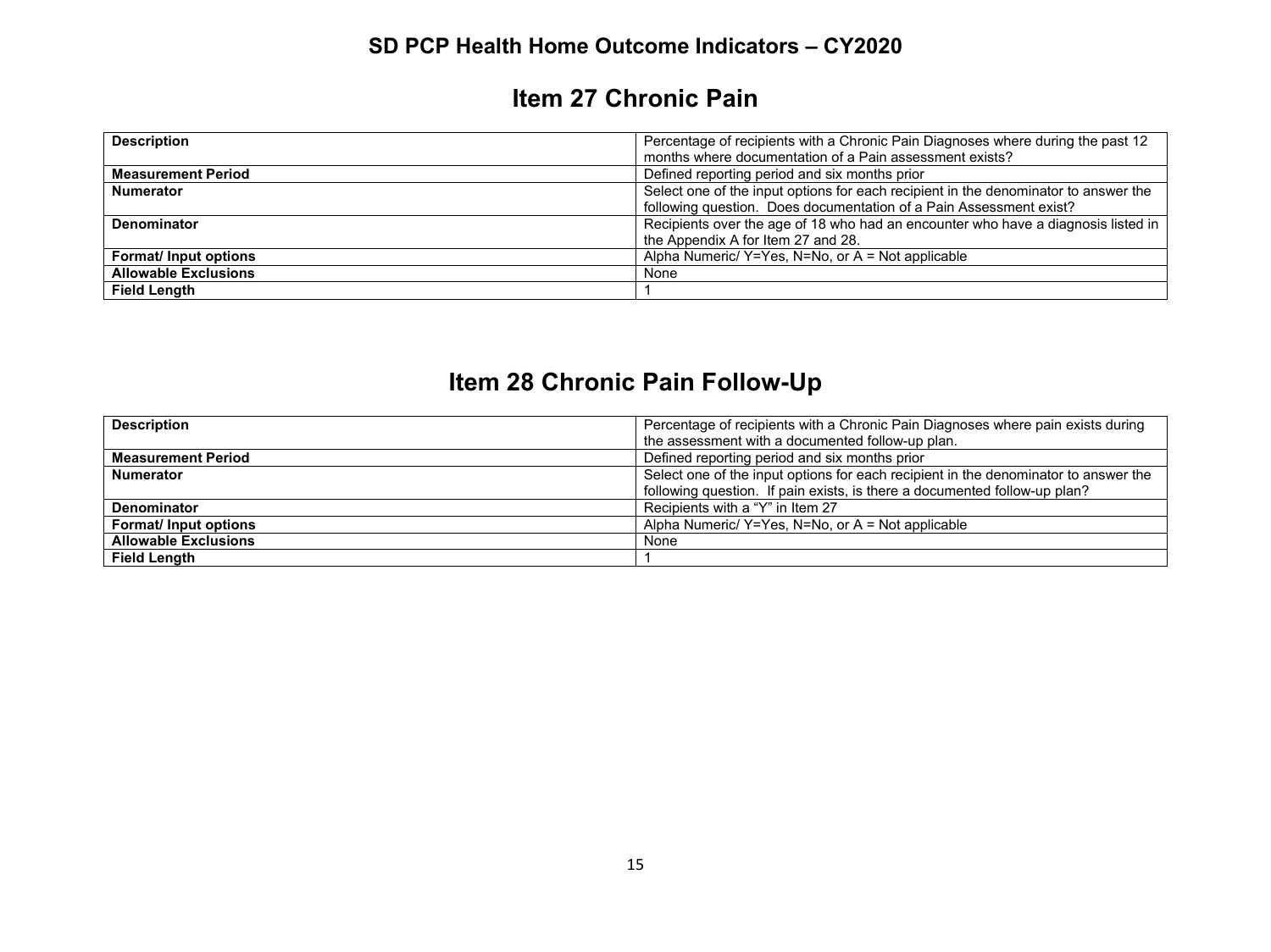# **\*Item 29 Hypertension**

| <b>Description</b>          | Percentage of recipients ages 18 to 85 who had an encounter during the last 12                                                                                                |
|-----------------------------|-------------------------------------------------------------------------------------------------------------------------------------------------------------------------------|
|                             | months. (See Item 40) who have a diagnosis of Hypertension.                                                                                                                   |
| <b>Measurement Period</b>   | Defined measurement period and six months prior                                                                                                                               |
| <b>Numerator</b>            | Select an input option for all recipients in the denominator to answer the following<br>question. Did the recipient have a diagnosis of Hypertension? (Appendix A Item<br>29) |
| <b>Denominator</b>          | Recipients ages 18 to 85 who had an encounter during the last 12 months. (See<br>Item $40$                                                                                    |
| Input options               | Alpha Numeric/Y = Yes, N = No, A=Not applicable                                                                                                                               |
| <b>Allowable Exclusions</b> | Recipients outside Age range, Pregnant Women                                                                                                                                  |

## **Item 30 Hypertension BP Systolic Value**

(Note: if multiple blood pressure measurements are taken at a single visit, use the most recent measurement taken at that visit. The following blood pressures should not be included for the measure: patient reported BP checks, BPs taken in the following settings: Inpatient Settings, ER, other surgical or diagnostic procedures)

| <b>Description</b>          | Most recent blood pressure systolic value for recipients where a Y was indicated in |
|-----------------------------|-------------------------------------------------------------------------------------|
|                             | Item 29.                                                                            |
| <b>Measurement Period</b>   | Defined reporting period and six months prior                                       |
| <b>Format/Input options</b> | Numeric no decimals/ 3 digits If $29 = N$ , should be 000                           |
| <b>Allowable Exclusions</b> | <b>Pregnant Women</b>                                                               |
| <b>Field Length</b>         |                                                                                     |

### **Item 31 Hypertension BP Diastolic Value**

(See Note in Item 30)

| <b>Description</b>          | Most recent blood pressure diastolic value for recipients where a Y was indicated |
|-----------------------------|-----------------------------------------------------------------------------------|
|                             | in Item 29                                                                        |
| <b>Measurement Period</b>   | Defined reporting period and six months prior                                     |
| <b>Format/Input options</b> | Numeric no decimals/ 3 digits, If $29 = N$ , should be 000                        |
| <b>Allowable Exclusions</b> | <b>Pregnant Women</b>                                                             |
| <b>Field Length</b>         |                                                                                   |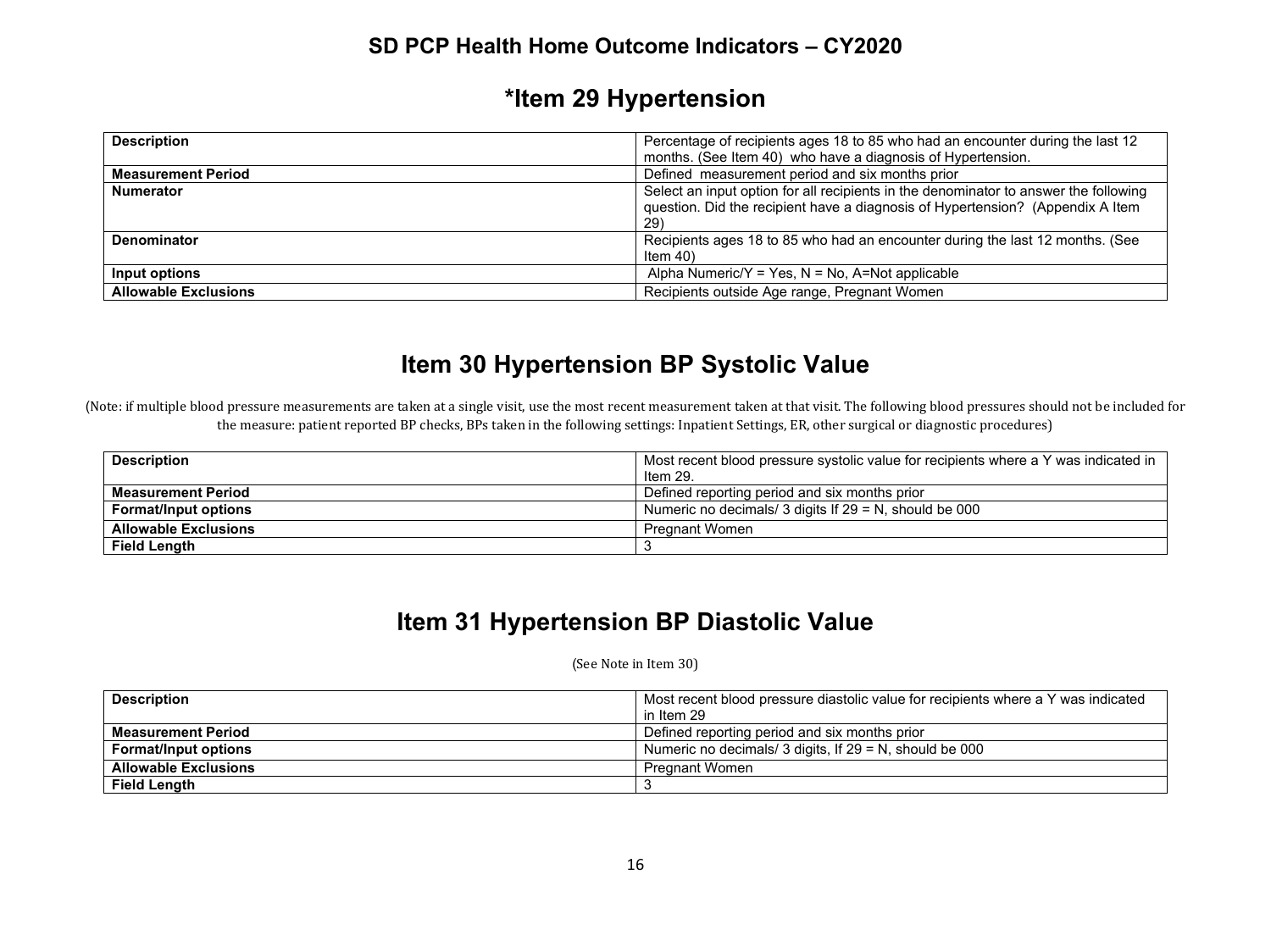### **Item 32 - Medication List in 'EHR'**

| <b>Description</b>          | Percentage of recipients who have had an encounter within the last 12 months,<br>whose list of current medications is documented in the Electronic Health Record.<br>This list should include all prescription, over-the-counters, herbals, and<br>vitamin/mineral/dietary (nutritional) supplements and must contain the medications'<br>name, dosage, frequency and route of administration. |
|-----------------------------|------------------------------------------------------------------------------------------------------------------------------------------------------------------------------------------------------------------------------------------------------------------------------------------------------------------------------------------------------------------------------------------------|
| <b>Measurement Period</b>   | Defined reporting period and six months prior                                                                                                                                                                                                                                                                                                                                                  |
| <b>Numerator</b>            | Select an input option for all recipients in the denominator to answer the following<br>question. Does the recipient have a current medication list documented in the<br>EHR?                                                                                                                                                                                                                  |
| <b>Denominator</b>          | Recipients that have had an encounter (See Item 40) in the past 12 months.                                                                                                                                                                                                                                                                                                                     |
| Format/ Input options       | Alpha Numeric/ Y=Yes, N=No, A= Not applicable                                                                                                                                                                                                                                                                                                                                                  |
| <b>Allowable Exclusions</b> | None                                                                                                                                                                                                                                                                                                                                                                                           |
| <b>Field Length</b>         |                                                                                                                                                                                                                                                                                                                                                                                                |

# **Item 33 - Pro-Active Patient Management**

| <b>Description</b>          | Percentage of recipients where recipient information, clinical data and evidence<br>based guidelines were used to generate lists of recipients and proactively remind<br>recipients or families and clinicians of services needed. The practice demonstrates<br>that during the past year it has proactively identified and provided outreach to<br>recipients in need of services. |
|-----------------------------|-------------------------------------------------------------------------------------------------------------------------------------------------------------------------------------------------------------------------------------------------------------------------------------------------------------------------------------------------------------------------------------|
| <b>Measurement Period</b>   | Defined reporting period and six months prior                                                                                                                                                                                                                                                                                                                                       |
| <b>Numerator</b>            | Select an input option for all recipients in the denominator to answer the following<br>question. Does the electronic health record or electronic care management system<br>identify recipient visits scheduled and remind recipients of said encounters and/or<br>services?                                                                                                        |
| <b>Denominator</b>          | All recipients                                                                                                                                                                                                                                                                                                                                                                      |
| <b>Format/Input options</b> | Alpha Numeric/ Y=Yes, N=No, A=Not applicable                                                                                                                                                                                                                                                                                                                                        |
| <b>Allowable Exclusions</b> | None                                                                                                                                                                                                                                                                                                                                                                                |
| <b>Field Lenath</b>         |                                                                                                                                                                                                                                                                                                                                                                                     |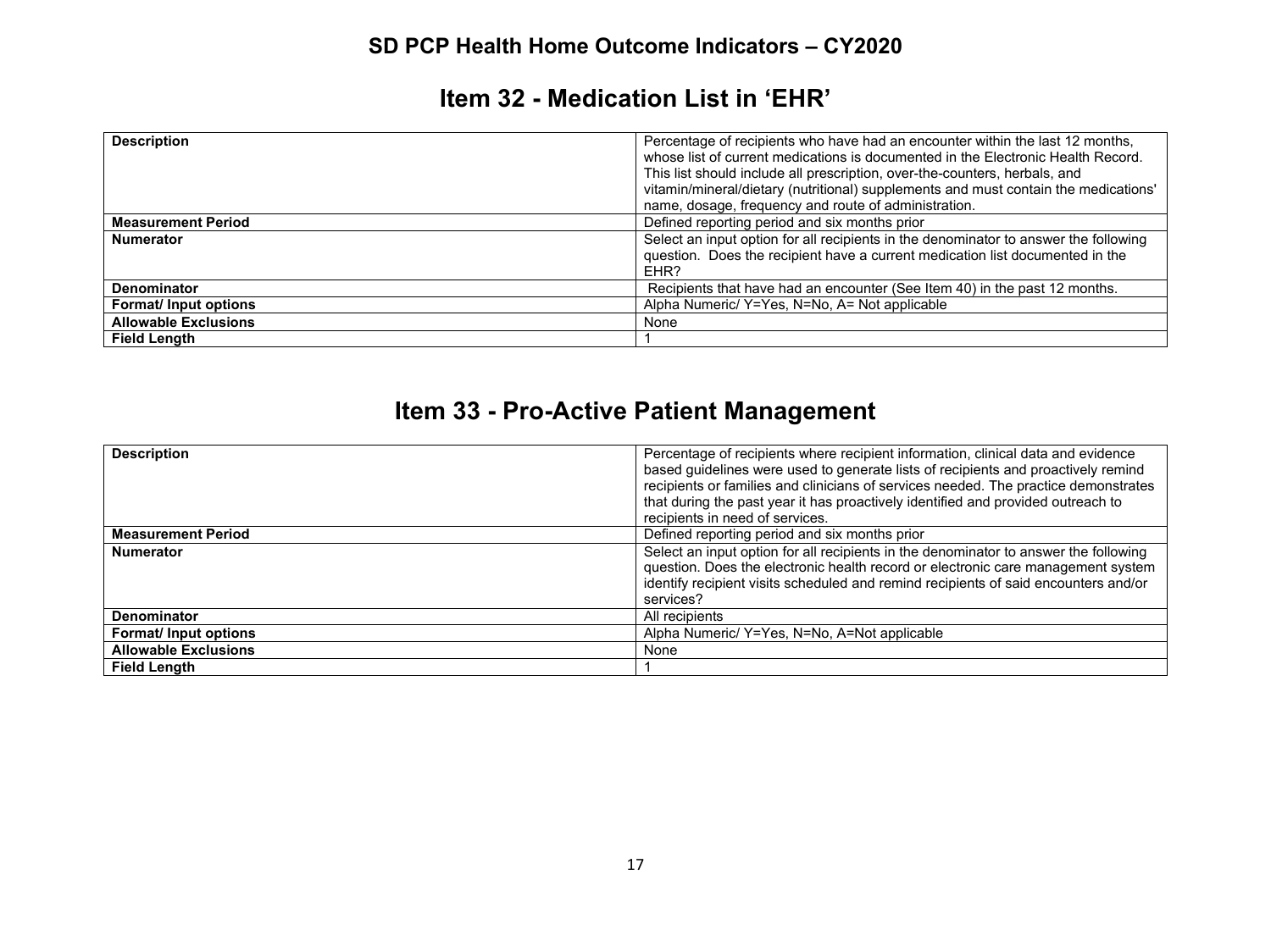#### **Item 34 Referrals Tracked**

| <b>Description</b>          | Percentage of recipients where referrals to other providers or community services |
|-----------------------------|-----------------------------------------------------------------------------------|
|                             | tracked in the EHR?                                                               |
| <b>Measurement Period</b>   | Defined reporting period and six months prior                                     |
| <b>Numerator</b>            | Select an input option from below to answer the question above for each recipient |
|                             | in the denominator to answer the following question. Were the referrals to other  |
|                             | providers or community service tracked in the EHR?                                |
| <b>Denominator</b>          | All recipients                                                                    |
| Format/ Input options       | Alpha Numeric/ Y=Yes, N=No, A= Not applicable                                     |
| <b>Allowable Exclusions</b> | None                                                                              |
| <b>Field Length</b>         |                                                                                   |

# **\*Item 35 Care Transition Follow-up Number of Discharges**

| <b>Description</b>          | Percentage of recipients, regardless of age, discharged from an inpatient facility<br>(hospital inpatient or observation, skilled nursing facility or rehabilitation facility) to<br>home or any of other sites of care. |
|-----------------------------|--------------------------------------------------------------------------------------------------------------------------------------------------------------------------------------------------------------------------|
| <b>Measurement Period</b>   | Defined Reporting Period and six months prior.                                                                                                                                                                           |
| <b>Numerator</b>            | Enter the value indicating the number of discharges for each recipient                                                                                                                                                   |
| <b>Denominator</b>          | All Recipients                                                                                                                                                                                                           |
| <b>Format/Input options</b> | Numeric/ Enter Number, A=Not applicable                                                                                                                                                                                  |
| <b>Allowable Exclusions</b> | None                                                                                                                                                                                                                     |
| <b>Field Length</b>         |                                                                                                                                                                                                                          |

## **\*Item 36 Care Transition Follow-up Number of Discharges with a contact within 72 hours of discharge**

| <b>Description</b>          | Percentage of recipients, regardless of age, discharged from an inpatient facility<br>(hospital inpatient or observation, skilled nursing facility or rehabilitation facility) to<br>home or any of other sites of care, who received professional or follow-up care |
|-----------------------------|----------------------------------------------------------------------------------------------------------------------------------------------------------------------------------------------------------------------------------------------------------------------|
|                             | within 72 hours of discharge.                                                                                                                                                                                                                                        |
| <b>Measurement Period</b>   | Defined Reporting Period and 6 months prior                                                                                                                                                                                                                          |
| <b>Numerator</b>            | Enter the value indicating the number of discharges identified in Item 35a that had                                                                                                                                                                                  |
|                             | a follow-up within 72 hours of discharge.                                                                                                                                                                                                                            |
| <b>Denominator</b>          | Recipients where a numerical value was not equal to 0 in Item 35a.                                                                                                                                                                                                   |
| <b>Format/Input options</b> | Numeric/ Enter Number, A= Not Applicable                                                                                                                                                                                                                             |
| <b>Allowable Exclusions</b> | None                                                                                                                                                                                                                                                                 |
| <b>Field Length</b>         |                                                                                                                                                                                                                                                                      |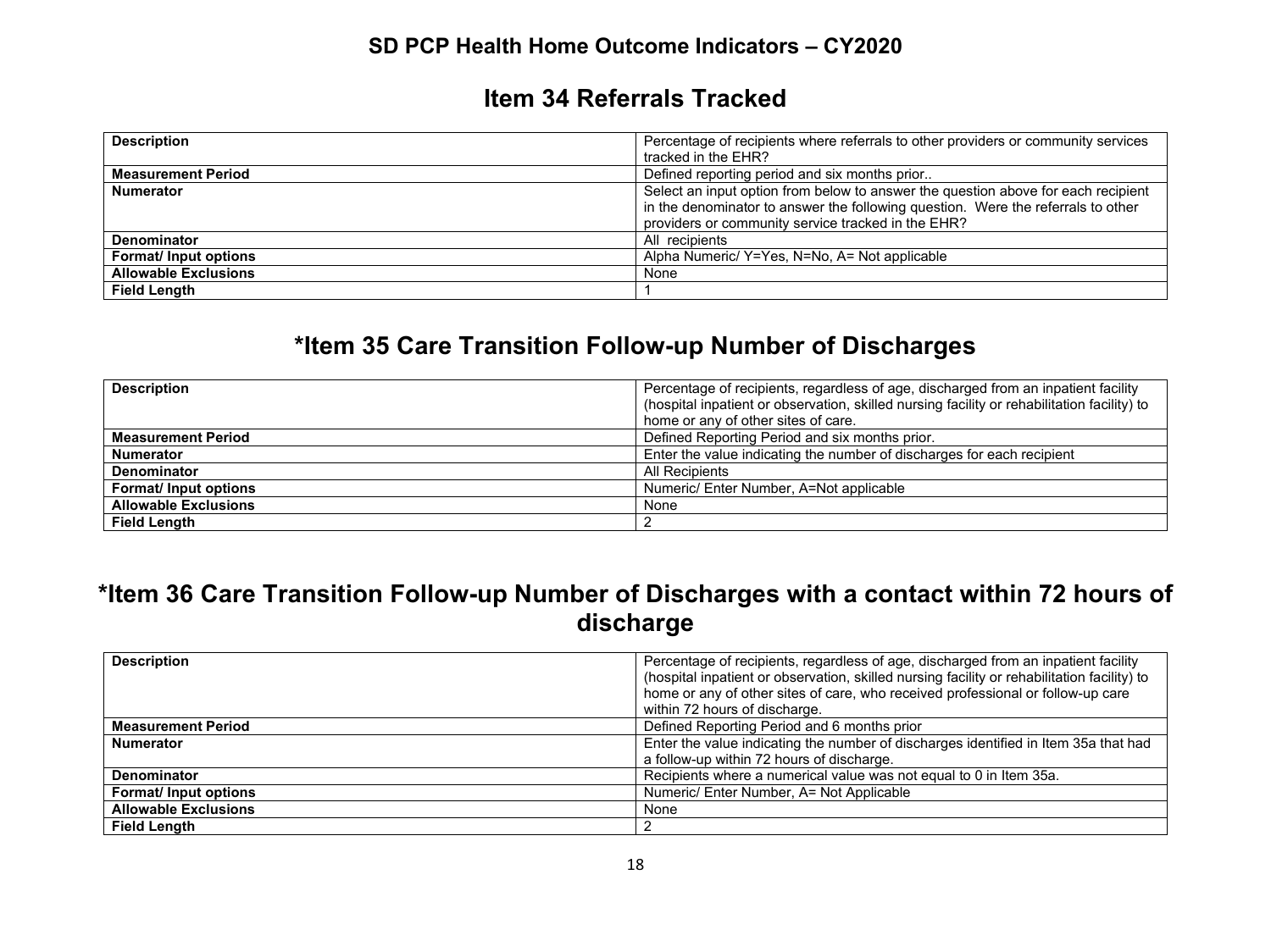# **Item 37 - Counseled on Healthy Behaviors associated with the disease**

| <b>Description</b>          | Percentage of recipients or family members counseled to adopt healthy behaviors |
|-----------------------------|---------------------------------------------------------------------------------|
|                             | associated with disease risk during the past 12 months                          |
| <b>Measurement Period</b>   | Defined reporting period and six months prior                                   |
| <b>Numerator</b>            | Recipients aged 18 and over who received education or counseled to adopt        |
|                             | healthy behaviors associated with disease risk?                                 |
| <b>Denominator</b>          | All recipients                                                                  |
| Format/ Input options       | Alpha Numeric/Y=Yes, N=No, A=Not applicable should be used for individuals      |
|                             | unable to understand counseling due to age and/or mental status.                |
| <b>Allowable Exclusions</b> | None                                                                            |
| <b>Field Length</b>         |                                                                                 |

### **Item 38 Care Plan**

| <b>Description</b>          | Percentage of recipients with an active care plan that has been updated at least    |
|-----------------------------|-------------------------------------------------------------------------------------|
|                             | once in the last year.                                                              |
| <b>Measurement Period</b>   | Defined reporting period and six months prior                                       |
| <b>Numerator</b>            | Select an input option to answer the question on all recipients in the denominator. |
|                             | Does the recipient have a written care plan present that includes ALL of the        |
|                             | following:                                                                          |
|                             | Care team<br>$\bullet$                                                              |
|                             | Agreement of plan by participant<br>٠                                               |
|                             | Emergency plan of care                                                              |
|                             | Reviewed/creation date during the measurement period.                               |
| <b>Denominator</b>          | All recipients with at least one encounter during the past 12 months (See Item 40)  |
| <b>Format/Input options</b> | Alpha Numeric/ Y=Yes, N=No, A=Not applicable                                        |
| <b>Allowable Exclusions</b> | None                                                                                |
| <b>Field Lenath</b>         |                                                                                     |

Health Coach Care plan created off care plan template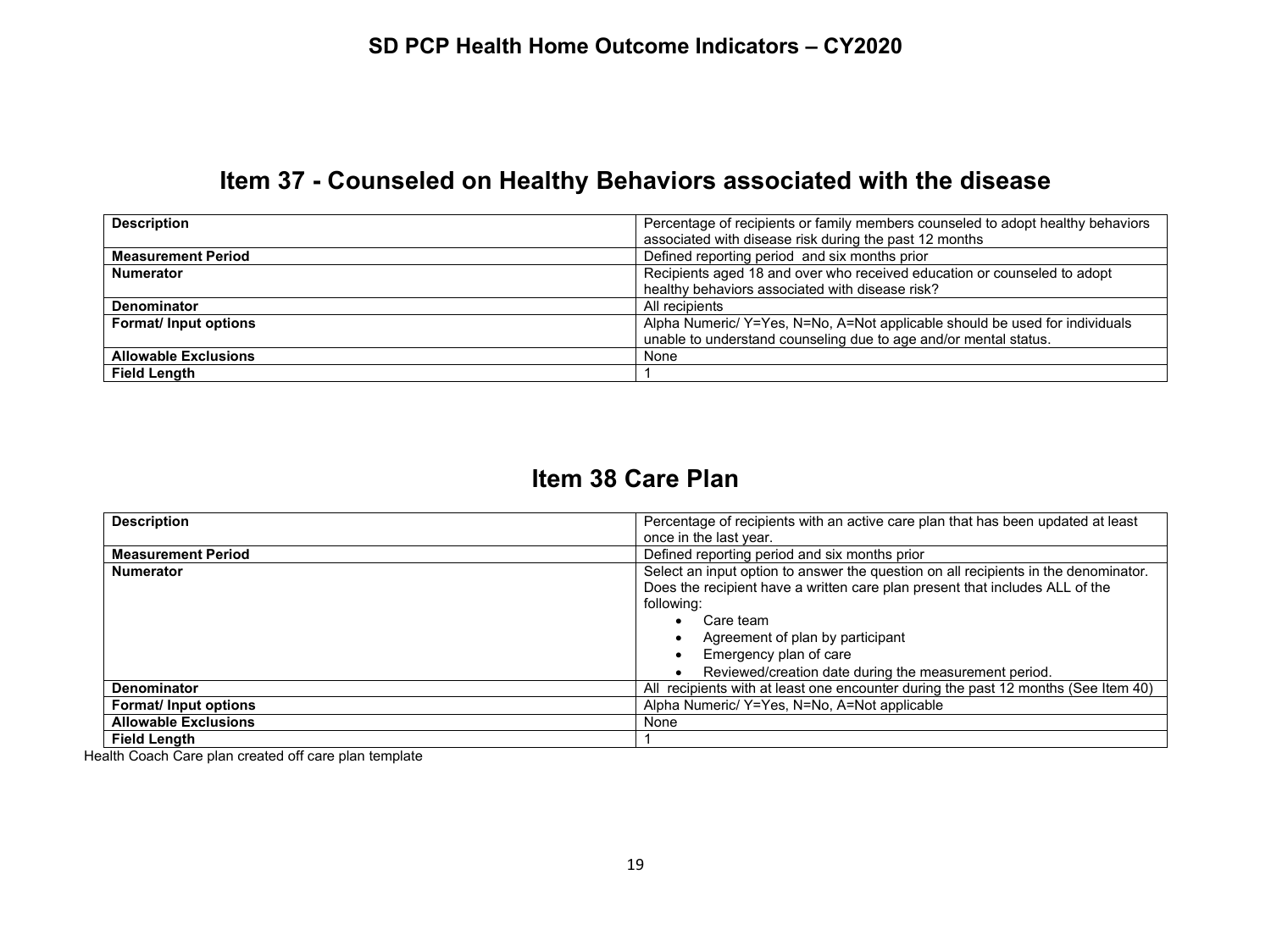#### **Item 39 Face to Face Visit**

| <b>Description</b>          | Percentage of recipients who had a face-to-face visit with a provider during the last |
|-----------------------------|---------------------------------------------------------------------------------------|
|                             | 12 months                                                                             |
| <b>Measurement Period</b>   | Defined reporting period and six months prior                                         |
| <b>Numerator</b>            | Select an input option to answer the following question for each of the recipients in |
|                             | the Denominator. Did the recipient have a face to face visit during the               |
|                             | measurement period? (See Appendix B)                                                  |
| Denominator.                | All recipients                                                                        |
| <b>Format/Input options</b> | Alpha Numeric/ Y=Yes, N=No; A=Not applicable                                          |
| <b>Allowable Exclusions</b> | None                                                                                  |
| <b>Field Length</b>         |                                                                                       |

### **Item 40 Face to Face Visits Scheduled**

| <b>Description</b>          | How many face-to- face visits with a provider were scheduled in the measurement |
|-----------------------------|---------------------------------------------------------------------------------|
|                             | period?                                                                         |
| <b>Measurement Period</b>   | Defined reporting period and the 6 months prior                                 |
| <b>Numerator</b>            | The number of scheduled face-to-face visits with a Provider (do not include     |
|                             | cancelled appointments)                                                         |
| <b>Denominator</b>          | All recipients with $\geq 1$ encounter. (See Item 40)                           |
| <b>Format/Input options</b> | Numeric/ 4 digit with no decimals                                               |
| <b>Allowable Exclusions</b> | None                                                                            |
| <b>Field Lenath</b>         |                                                                                 |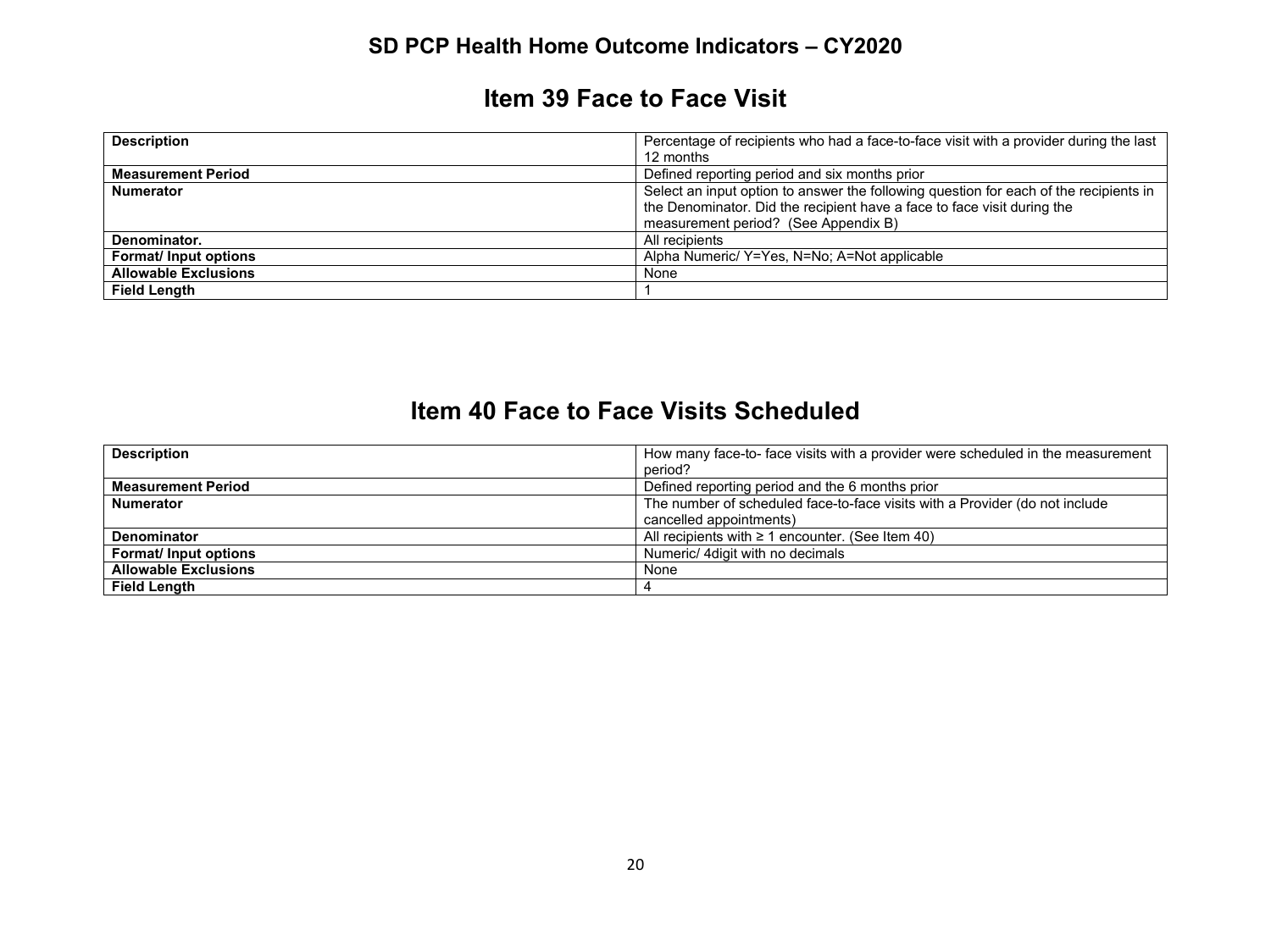#### **Item 41 Face to Face Visits Missed**

| <b>Description</b>          | During the Measurement period, how many scheduled face-to-face visits with a      |
|-----------------------------|-----------------------------------------------------------------------------------|
|                             | provider did the patient "no-show" (i.e. not cancelled)?                          |
| <b>Measurement Period</b>   | Defined reporting period and the 6 months prior                                   |
| <b>Numerator</b>            | The number of scheduled face-to-face provider visits that resulted in a "no-show" |
|                             | (i.e. not cancelled)                                                              |
| <b>Denominator</b>          | The number of scheduled face-to-face visits with a Provider (do not include       |
|                             | cancelled appointments) (See Item 40)                                             |
| <b>Format/Input options</b> | Numeric/ 4 digit with no decimals; if none enter "0" NO BLANKS                    |
| <b>Allowable Exclusions</b> | None                                                                              |
| <b>Field Length</b>         | 4                                                                                 |

# **Item 42 Referral for Other Community Services**

| <b>Description</b>          | Was recipient referred for other community services: this includes resources    |
|-----------------------------|---------------------------------------------------------------------------------|
|                             | regarding education, activity, employment, financial assistance, health         |
|                             | associations/community groups, housing, insurance, tax, medical equipment       |
|                             | supplies, nutrition (60's plus, meals on wheels, Salvation Army, meal delivery, |
|                             | pantry, Banquet, etc.), protective services, support groups, clothing needs,    |
|                             | transportation                                                                  |
| <b>Measurement Period</b>   | Defined reporting period and six months prior                                   |
| <b>Numerator</b>            | All recipients who received a referral for other community services as defined  |
|                             | above.                                                                          |
| <b>Denominator</b>          | All recipients.                                                                 |
| Format/ Input options       | Alpha Numeric/ Y=Yes, N=No, A=Not applicable                                    |
| <b>Allowable Exclusions</b> | None                                                                            |
| <b>Field Length</b>         |                                                                                 |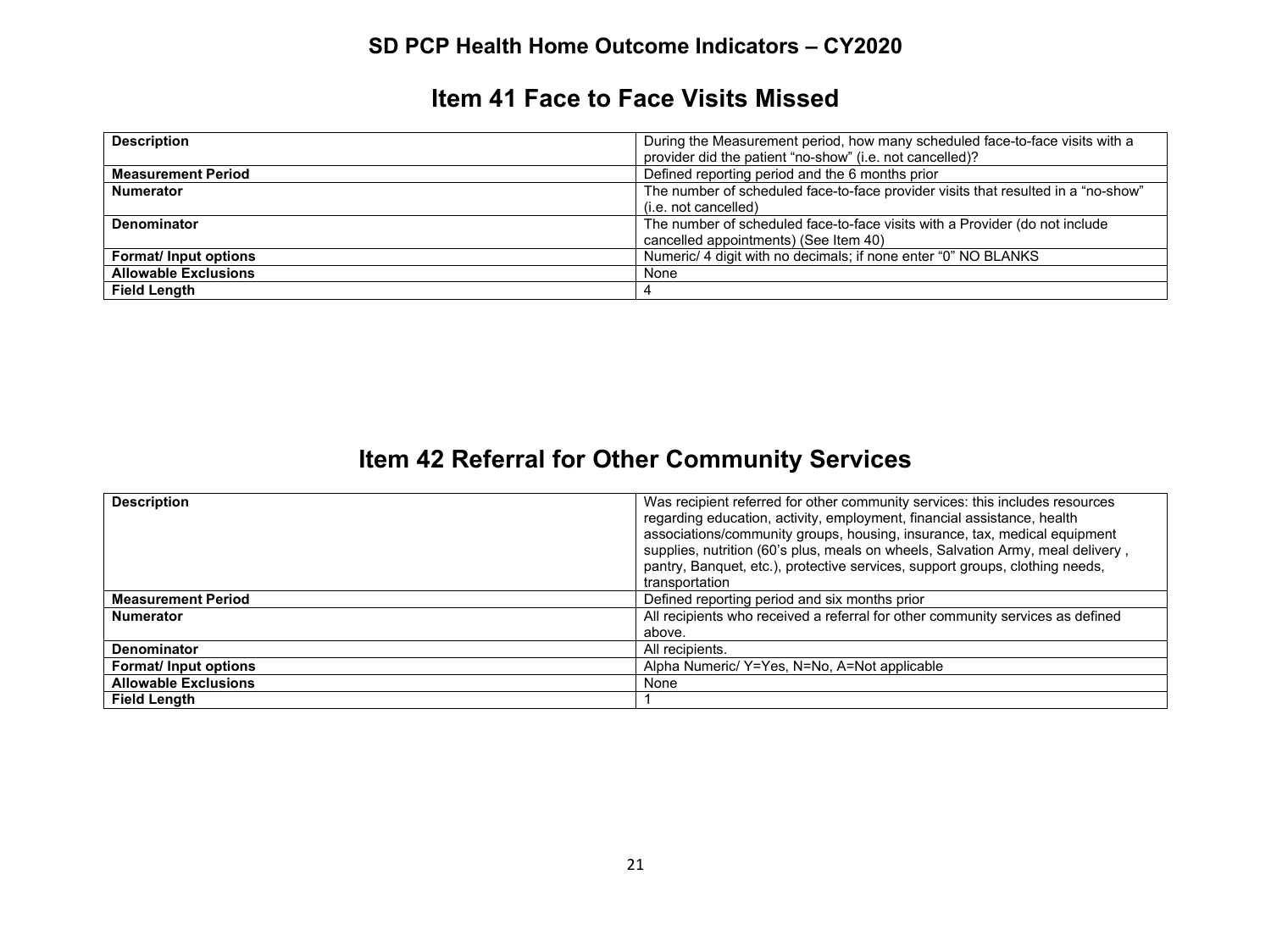# **Item 43 Recipient Self-Management Ability**

| <b>Description</b>          | Percentage of recipients who have the capability to self – manage their condition.<br>This refers to their ability to care for themselves on their own. If a recipient is a<br>child unable to manage their own care), in a nursing home, assisted living, or group |
|-----------------------------|---------------------------------------------------------------------------------------------------------------------------------------------------------------------------------------------------------------------------------------------------------------------|
|                             | home where their care is supervised, the answer would be A for not applicable.                                                                                                                                                                                      |
| <b>Measurement Period</b>   | Defined reporting period and six months prior                                                                                                                                                                                                                       |
| <b>Numerator</b>            | Select an input option for recipients in the denominator to answer the following                                                                                                                                                                                    |
|                             | question. Is the recipient capable of self-managing their condition?                                                                                                                                                                                                |
| <b>Denominator</b>          | All recipients.                                                                                                                                                                                                                                                     |
| <b>Format/Input options</b> | Alpha Numeric/ Y=Yes, N=No, A= Not applicable                                                                                                                                                                                                                       |
| <b>Allowable Exclusions</b> | Child (unable to manage their own care), in a nursing home, assisted living, or                                                                                                                                                                                     |
|                             | group home                                                                                                                                                                                                                                                          |
| <b>Field Length</b>         |                                                                                                                                                                                                                                                                     |

# **Item 44 Recipient Self-Management Ability Tools**

| <b>Description</b>          | Percentage of recipients using self-management tools to record self-care results:<br>Examples of self-management tools include tools to check blood pressure, blood<br>sugars, weight, etc. at home. |
|-----------------------------|------------------------------------------------------------------------------------------------------------------------------------------------------------------------------------------------------|
| <b>Measurement Period</b>   | Defined reporting period and six months prior                                                                                                                                                        |
| <b>Numerator</b>            | Select an input option from below for all recipients in the Denominator to answer<br>the following question. Was the recipient using self-management tools to record<br>self-care results?           |
| Denominator                 | All recipients where Y was indicated in item 44.                                                                                                                                                     |
| Format/ Input options       | Alpha Numeric/ Y=Yes, N=No, A=Not applicable                                                                                                                                                         |
| <b>Allowable Exclusions</b> | Use A when there are no tools available to manage the recipient's condition                                                                                                                          |
| <b>Field Length</b>         |                                                                                                                                                                                                      |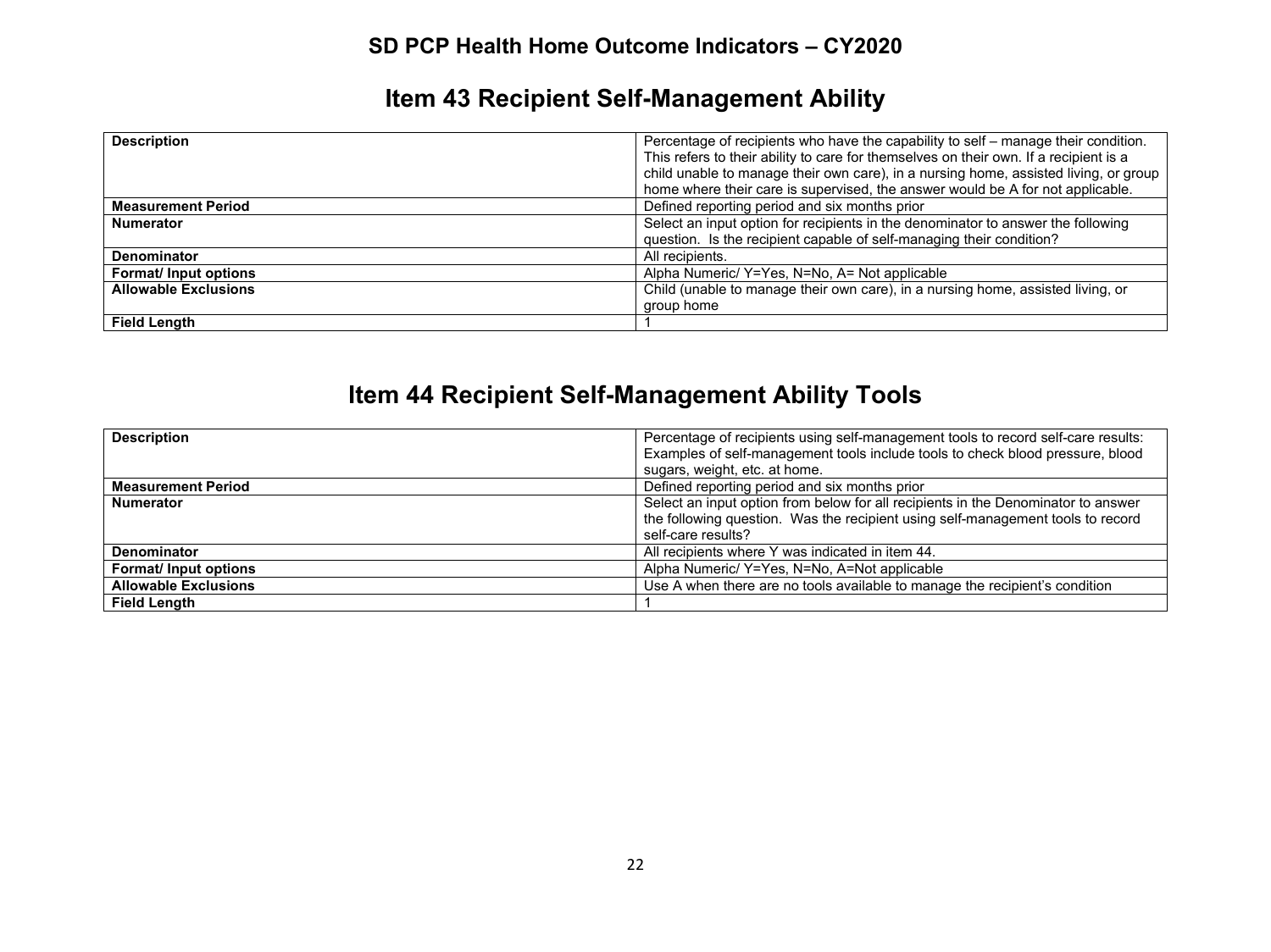# **Item 45 Referral to a Specialist**

| <b>Description</b>          | Percentage of recipients referred to a specialist or other provider: this measure is<br>regarding referrals to health care professionals/specialties? This would include<br>referrals to specialist such as neuro, nephro, ortho, rheumatology, oncology,<br>pysch, ophthalmology, etc. |
|-----------------------------|-----------------------------------------------------------------------------------------------------------------------------------------------------------------------------------------------------------------------------------------------------------------------------------------|
| <b>Measurement Period</b>   | Defined reporting period and six months prior                                                                                                                                                                                                                                           |
| <b>Numerator</b>            | Select an input option for all recipients in the denominator to answer the following                                                                                                                                                                                                    |
|                             | question. Was the recipient referred to a specialist or other provider during the                                                                                                                                                                                                       |
|                             | same measurement period?                                                                                                                                                                                                                                                                |
| <b>Denominator</b>          | All recipients.                                                                                                                                                                                                                                                                         |
| <b>Format/Input options</b> | Alpha Numeric/ $Y = Yes$ N = No, A=Not applicable                                                                                                                                                                                                                                       |
| <b>Allowable Exclusions</b> | None                                                                                                                                                                                                                                                                                    |
| <b>Field Length</b>         |                                                                                                                                                                                                                                                                                         |

# **Item 46 Electronic Summary of Care Transferred to Referred Provider**

| <b>Description</b>          | Percent of recipients who have been referred where the Summary of care was          |
|-----------------------------|-------------------------------------------------------------------------------------|
|                             | transferred electronically to all referred providers: when the referral was made to |
|                             | the specialist or other provider, was their summary of care transferred             |
|                             | electronically-i.e., fax, via electronic medical records, etc.                      |
| <b>Measurement Period</b>   | Defined reporting period and six months prior                                       |
| <b>Numerator</b>            | Select an input option from below for all recipients in the denominator to answer   |
|                             | the following question. Was the summary of care transferred electronically to all   |
|                             | referred providers when a referral was made?                                        |
| <b>Denominator</b>          | All recipients where Y was indicated for item 46.                                   |
| Format/ Input options       | Alpha Numeric/ $Y = Yes$ N = No A=Not applicable                                    |
| <b>Allowable Exclusions</b> | None                                                                                |
| <b>Field Length</b>         |                                                                                     |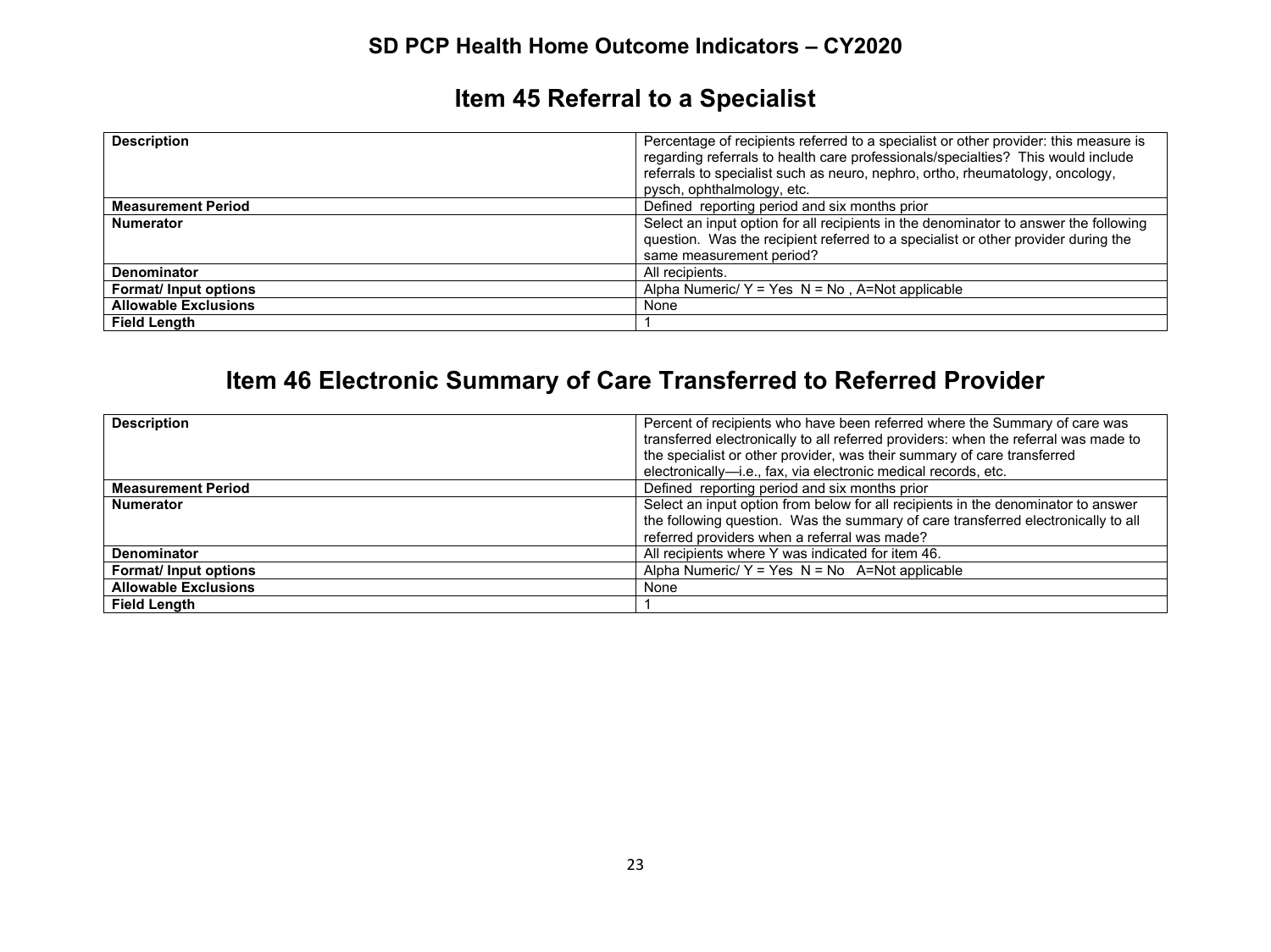#### **Item 47 – Recipient Response to Primary Care Provider Health Home Recipient Survey**

| <b>Description</b>          | Percentage of recipients who provided an "optimal" response to question 1. "How |
|-----------------------------|---------------------------------------------------------------------------------|
|                             | long has it been since your most recent visit to your Health Home Provider?"    |
| <b>Measurement Period</b>   | Defined reporting period and six months prior                                   |
| <b>Numerator</b>            | Total number of responses of "Less than 1 month", $4 - 3$ months", or "3-6      |
|                             | months"                                                                         |
| Denominator                 | Number of question responses.                                                   |
| Format/ Input options       | Numeric Value                                                                   |
| <b>Allowable Exclusions</b> | None                                                                            |
| <b>Field Length</b>         | Numerator/ Denominator =4/4                                                     |

Question can be reported at either an individual or a health home level.

Example: Individual level 1/1 or 0/1 = 100% or 0% 0/0 = not surveyed or not completed, Health Home level 18/20 = 90.0%

### **Item 48 – Recipient Response to Primary Care Provider Health Home Recipient Survey**

| <b>Description</b>          | Percentage of recipients who provided an "optimal" response to question 2. "Did  |
|-----------------------------|----------------------------------------------------------------------------------|
|                             | your health home provider explain things and a way that was easy to understand?" |
| <b>Measurement Period</b>   | Defined reporting period and six months prior                                    |
| <b>Numerator</b>            | Total number of question responses of "Yes, definitely".                         |
| <b>Denominator</b>          | Number of question responses.                                                    |
| Format/ Input options       | Numeric Value                                                                    |
| <b>Allowable Exclusions</b> | None                                                                             |
| <b>Field Length</b>         | Numerator/ Denominator =4/4                                                      |

Question can be reported at either an individual or a health home level.

Example: Individual level 1/1 or 0/1 = 100% or 0% 0/0 = not surveyed or not completed, Health Home level 18/20 = 90.0%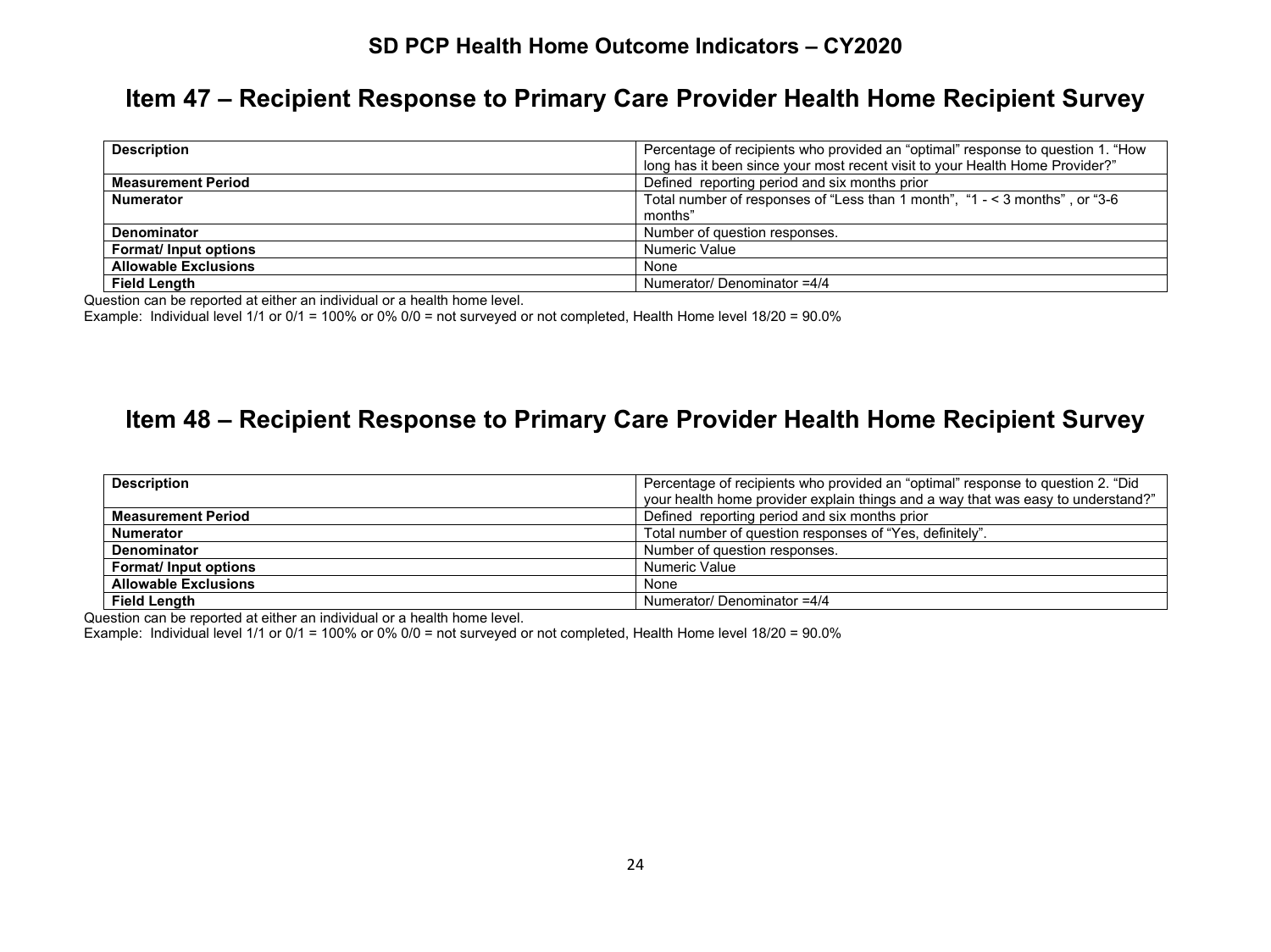#### **Item 49 – Recipient Response to Primary Care Provider Health Home Recipient Survey**

| <b>Description</b>          | Percentage of recipients who provided an "optimal" response to question 3. "Did<br>your health home provider listen carefully to you?" |
|-----------------------------|----------------------------------------------------------------------------------------------------------------------------------------|
| <b>Measurement Period</b>   | Defined reporting period and six months prior                                                                                          |
| <b>Numerator</b>            | Total number of question responses of "Yes, definitely".                                                                               |
| Denominator                 | Number of question responses.                                                                                                          |
| <b>Format/Input options</b> | Numeric Value                                                                                                                          |
| <b>Allowable Exclusions</b> | None                                                                                                                                   |
| <b>Field Length</b>         | Numerator/ Denominator =4/4                                                                                                            |

Question can be reported at either an individual or a health home level.

Example: Individual level 1/1 or 0/1 100% or 0% 0/0 = not surveyed or not completed, Health Home level 18/20 = 90.0%

#### **Item 50 – Recipient Response to Primary Care Provider Health Home Recipient Survey**

| <b>Description</b>          | Percentage of recipients who provided an "optimal" response to question 4. "Did<br>your health home provider seem to know the important information about your<br>medical history?" |
|-----------------------------|-------------------------------------------------------------------------------------------------------------------------------------------------------------------------------------|
| <b>Measurement Period</b>   | Defined reporting period and six months prior                                                                                                                                       |
| <b>Numerator</b>            | Total number of question responses of "Yes, definitely".                                                                                                                            |
| <b>Denominator</b>          | Number of question responses.                                                                                                                                                       |
| <b>Format/Input options</b> | Numeric Value                                                                                                                                                                       |
| <b>Allowable Exclusions</b> | None                                                                                                                                                                                |
| <b>Field Lenath</b>         | Numerator/ Denominator =4/4                                                                                                                                                         |

Question can be reported at either an individual or a health home level.

Example: Individual level 1/1 or 0/1 = 100% or 0% 0/0 = not surveyed or not completed, Health Home level 18/20 = 90.0%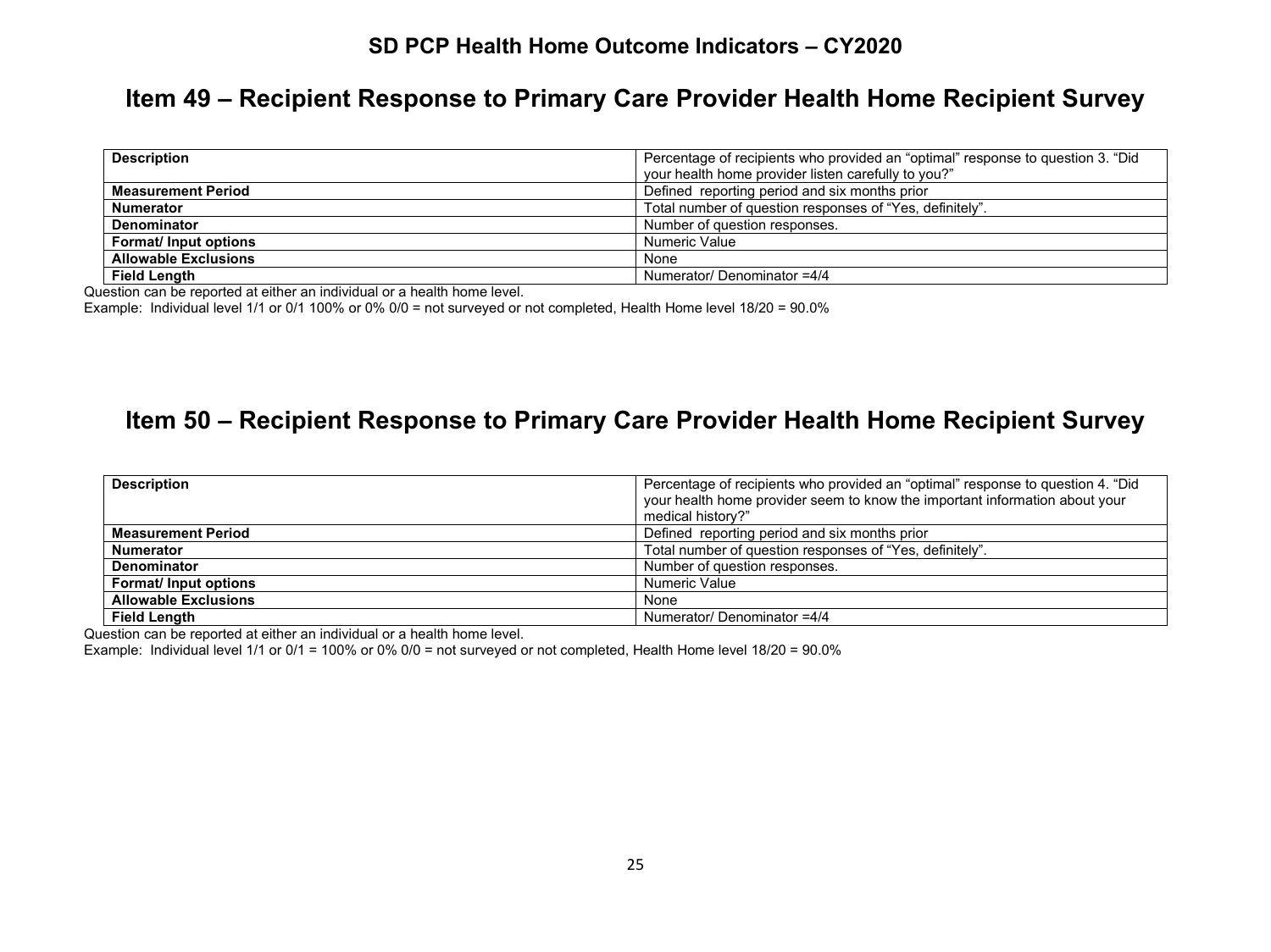# **Item 51 – Recipient Response to Primary Care Provider Health Home Recipient Survey**

| <b>Description</b>          | Percentage of recipients who provided an "optimal" response to question 5. "Did |
|-----------------------------|---------------------------------------------------------------------------------|
|                             | your health home provider spend enough time with you?"                          |
| <b>Measurement Period</b>   | Defined reporting period and six months prior                                   |
| <b>Numerator</b>            | Total number of question responses of "Yes, definitely".                        |
| <b>Denominator</b>          | Number of question responses.                                                   |
| <b>Format/Input options</b> | Numeric Value                                                                   |
| <b>Allowable Exclusions</b> | None                                                                            |
| <b>Field Length</b>         | Numerator/ Denominator =4/4                                                     |

Question can be reported at either an individual or a health home level.

Example: Individual level 1/1 or 0/1 = 100% or 0% 0/0 = not surveyed or not completed, Health Home level 18/20 = 90.0%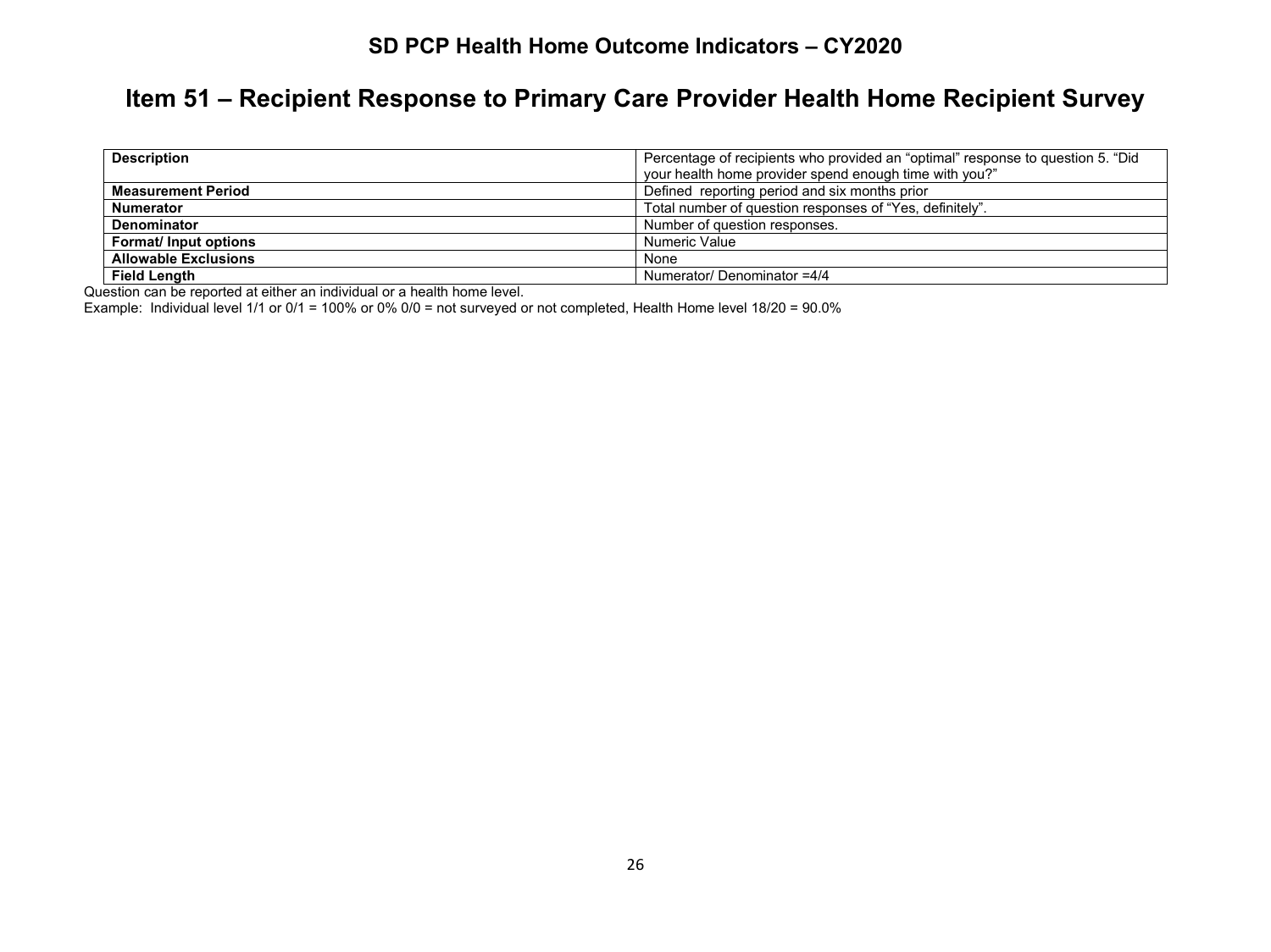# Appendix A – Diagnosis codes

# Item 14 – Initiation of Engagement of Alcohol and Other Drug Dependence Treatment

**ICD-9-CM [for use 1/1/2015 – 9/30/2015]**291-292, 303.00-303.02, 303.90-303.92, 304.00-304.02, 304.10-304.12, 304.20-304.22, 304.30-304.32, 304.40-304.42, 304.50-304.52, 304.60-304.62, 304.70-304.72, 304.80-304.82, 304.90-304.92, 305.00-305.02, 305.20-305.22, 305.30-305.32, 305.40-305.42, 305.50-305.52, 305.60-305.62, 305.70-305.72, 305.80-305.82, 305.90-305.92, 535.3, and 571.1

ICD-10-CM [for use after 10/01/2016] See the spreadsheet also found on the website

# Item 17 – Asthma Codes

**ICD-9-CM [for use 1/1/2015 – 9/30/2015]:** 493.00, 493.01, 493.02, 493.10, 493.11, 493.12, 493.20, 493.21, 493.22, 493.81, 493.82, 493.90, 493.91, and 493.92 **ICD-10-CM [for use 10/1/2015 – 12/31/9999]:** J45.30, J45.31, J45.32, J45.40, J45.41, J45.42, J45.50, J45.51,and J45.52

# Item 19 – Diabetes Codes

**ICD-9-CM [for use 1/1/2015 – 9/30/2015]:** 250.00, 250.01, 250.02, 250.03, 250.10, 250.11, 250.12, 250.13, 250.20, 250.21, 250.22, 250.23, 250.30, 250.31, 250.32, 250.33, 250.40, 250.41, 250.42, 250.43, 250.50, 250.51, 250.52, 250.53, 250.60, 250.61, 250.62, 250.63, 250.70, 250.71, 250.72, 250.73, 250.80, 250.81, 250.82, 250.83, 250.90, 250.91, 250.92, 250.93, 357.2, 362.01, 362.02, 362.03, 362.04, 362.05, 362.06, 362.07, 366.41, 648.00, 648.01, 648.02, 648.03, 648.04 **ICD-10-CM [for use 10/1/2015 – 12/31/9999]:** E08.00, E08.01, E08.10, E08.11, E08.21, E08.22, E08.29, E08.311, E08.319, E08.321, E08.329, E08.331, E08.339, E08.341, E08.349, E08.351, E08.359, E08.36, E08.39, E08.40, E08.41, E08.42, E08.43, E08.44, E08.49, E08.51, E08.52, E08.59, E08.610, E08.618, E08.620, E08.621, E08.622, E08.628, E08.630, E08.638, E08.641, E08.649, E08.65, E08.69, E08.8, E08.9, E09.00, E09.01, E09.10, E09.11, E09.21, E09.22, E09.29, E09.311, E09.319, E09.321, E09.329 E09.331, E09.339, E09.341, E09.349, E09.351, E09.359, E09.36, E09.39, E09.40, E09.41, E09.42, E09.43, E09.44, E09.49, E09.51, E09.52, E09.59, E09.610, E09.618, E09.620, E09.621, E09.622, E09.628, E09.630, E09.638, E09.641, E09.649, E09.65, E09.69, E09.8, E09.9, E10.10, E10.21, E10.22, E10.29, E10.311, E10.319, E10.321, E10.329, E10.331, E10.339, E10.341, E10.349, E10.351, E10.359, E10.36, E10.39, E10.40, E10.41, E10.42, E10.43, E10.44, E10.49, E10.51, E10.52, E10.59, E10.610, E10.618, E10.620, E10.621, E10.622, E10.628, E10.630, E10.638, E10.649, E10.65, E10.69, E10.8, E10.9, E11.00, E11.01, E11.21, E11.22, E11.29, E11.311, E11.319, E11.321, E11.329, E11.331, E11.339, E11.341, E11.349, E11.351, E11.359, E11.36, E11.39, E11.40, E11.41, E11.42, E11.43, E11.44, E11.49, E11.51, E11.52, E11.59, E11.610, E11.618, E11.620, E11.621, E11.622, E11.628, E11.630, E11.638, E11.649 ,E11.65, E11.69, E11.8 E11.9, E13.00, E13.01, E13.10, E13.11, E13.21, E13.22, E13.29, E13.311, E13.319, E13.321, E13.329, E13.331, E13.339, E13.341, E13.349, E13.351, E13.359, E13.36, E13.39, E13.40, E13.41, E13.42, E13.43, E13.44, E13.49, E13.51, E13.52, E13.59, E13.610, E13.618, E13.62,0 E13.621, E13.622, E13.628, E13.630, E13.638, E13.641, E13.649, E13.65, E13.69, E13.8, and E13.9

**If Pregnant** O24.011, O24.012, O24.013, O24.019, O24.02, O24.03, O24.111, O24.112, O24.113, O24.119, O24.12, O24.13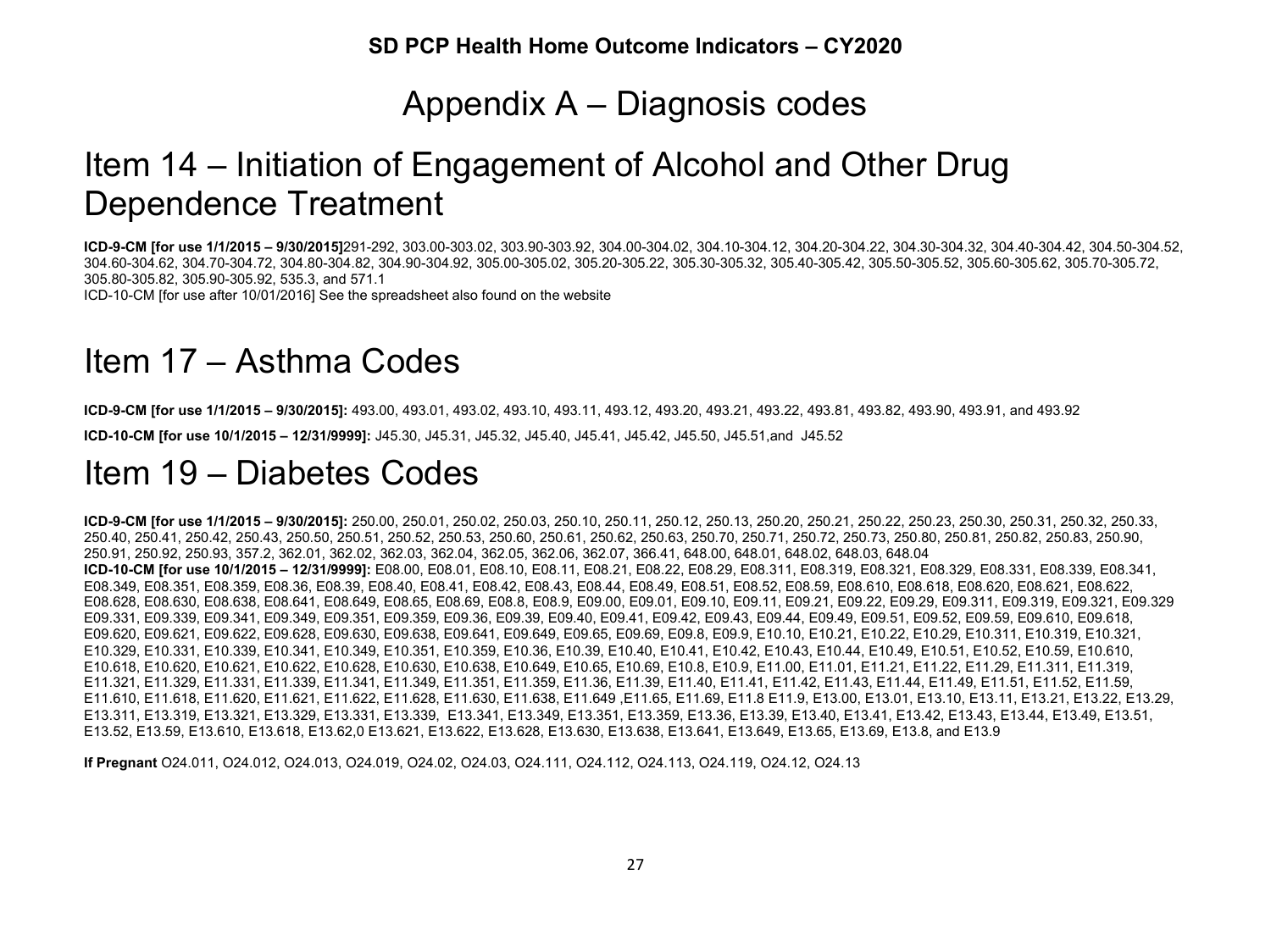# Item 27 and 28 – Pain Codes

**ICD-9-CM [for use 1/1/2015 – 9/30/2015]:** 338.28, 338.21, 338.22, 338.29, and 338.4 **ICD-10-CM [for use 10/1/2015 – 12/31/9999]:** G89.21, G89.22, G89.28, G89.29, and G89.4

# Item 29 – Hypertension

**ICD-9-CM [for use 1/1/2015 – 9/30/2015]:** 401.0, 401.10, 401.1, 401.9, 402.00, 402.01, 402.10, 402.11, 402.90, 402.91, 403.00, 403.01, 403.10, 403.11, 403.90, 403.91, 404.00, 404.01, 404.03, 404.10 404.11, 404.12, 404.13, 404.90, 404.91, 404.92, 404.93

**ICD-10-CM [for use 10/1/2015 – 12/31/9999]:** I10, I11.0, I11.9, I12.0, I12.9, I13.0, I13.10, I13.11, I13.2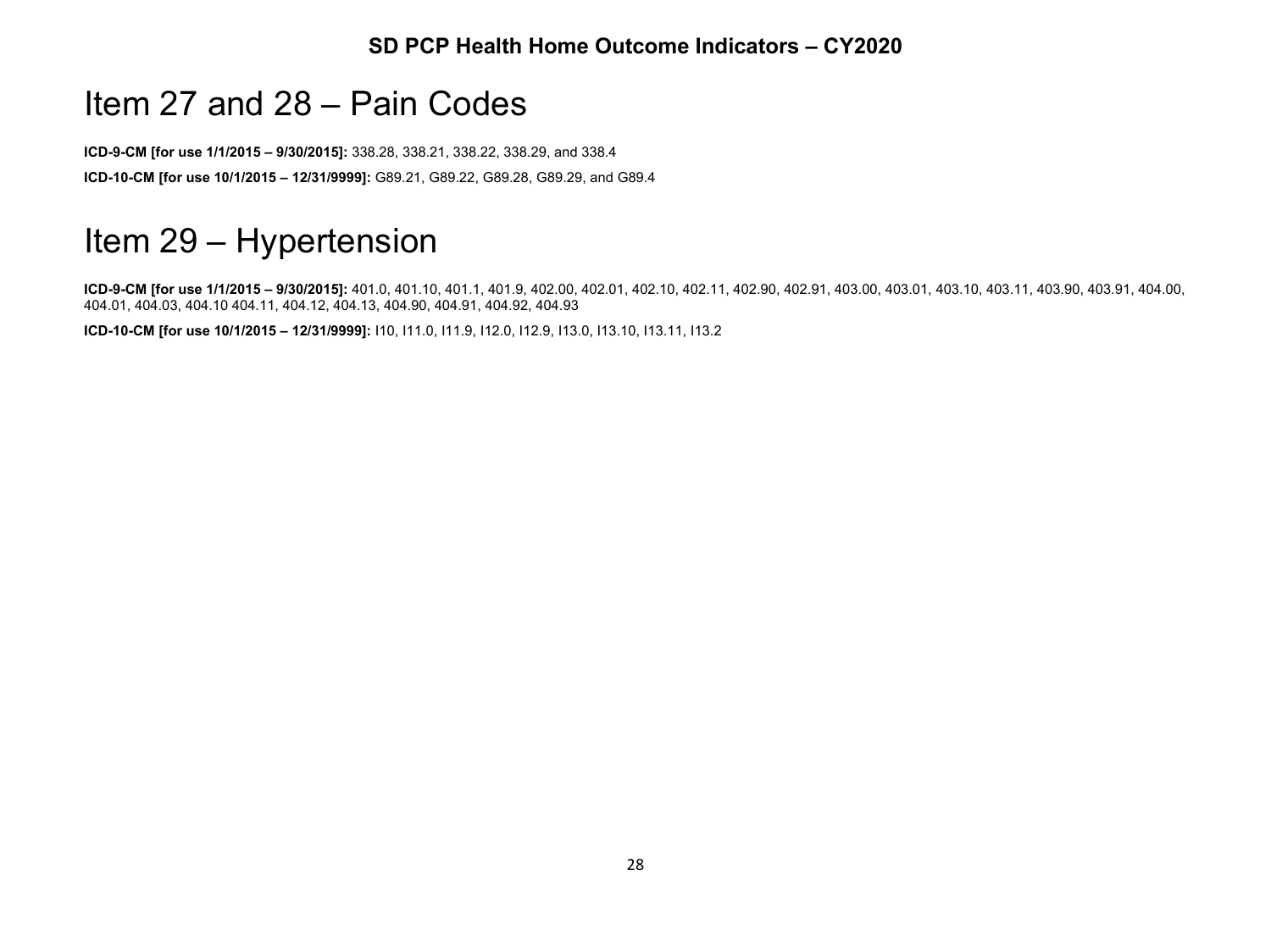# **Appendix B: patient encounter or office visit codes (use for everything but Depression)**

99201, 99202, 99203, 99204, 99205, 99211, 99212, 99213, 99214, 99215, 99217, 99218, 99219, 99220, 99221, 99222, 99223, 99231, 99232, 99233, 99238, 99239, 99281, 99282, 99283, 99284, 99285, 99291, 99304, 99305, 99306, 99307, 99308, 99309, 99310, 99315, 99316, 99318, 99324, 99325, 99326, 99327, 99328, 99334, 99335, 99336, 99337, 99341, 99342, 99343, 99344, 99345, 99347, 99348, 99349, 99350, 99455, 99456, G0402, G0438, G0439

# **Item 12 - Depression Measure –patient encounter or office visit codes.**

CPT: 90791, 90792, 90832, 90834, 90837, 90837, 90839, , 92625, , 96116, 96118, 96151, 97003, 99201, 99202, 99203, 99204, 99205, 99212, 99213, 99214, 99215 or HCPCS: G0101, G0402, G0438, G0439, G0444

# **Item 15-16- AOD Visits**

**\*Programmer Note – When looking for these codes, they need to be by different providers.**

An acute or nonacute inpatient admission with a diagnosis of AOD (AOD Dependence Value Set). To identify acute and nonacute inpatient admissions: 1. Identify all acute and nonacute inpatient stays (Inpatient Stay Value Set). 2. Determine whether the admission date for the stay falls within 14 days of the IESD. *Use the AOD Initiation and Engagement spreadsheet to determine which codes are applicable*.

- IET Stand Alone Visits Value Set with AOD Dependence Value Set
- IET Visits Group 1 Value Set with IET POS Group 1 Value Set and AOD Dependence Value Set
- IET Visits Group 2 Value Set with IET POS Group 2 Value Set and AOD Dependence Value Set

Do not count events that include inpatient detoxification or detoxification codes (Detoxification Value Set) when identifying initiation of treatment.

An acute or nonacute inpatient admission with a diagnosis of AOD (AOD Dependence Value Set). To identify acute and nonacute inpatient admissions: 1. Identify all acute and nonacute inpatient stays (Inpatient Stay Value Set). 2. Determine whether the admission date for the stay falls within 14 days of the IESD.

- IET Stand Alone Visits Value Set with AOD Dependence Value Set
- IET Visits Group 1 Value Set with IET POS Group 1 Value Set and AOD Dependence Value Set
- IET Visits Group 2 Value Set with IET POS Group 2 Value Set and AOD Dependence Value Set

Do not count events that include inpatient detoxification or detoxification codes (Detoxification Value Set) when identifying initiation of treatment.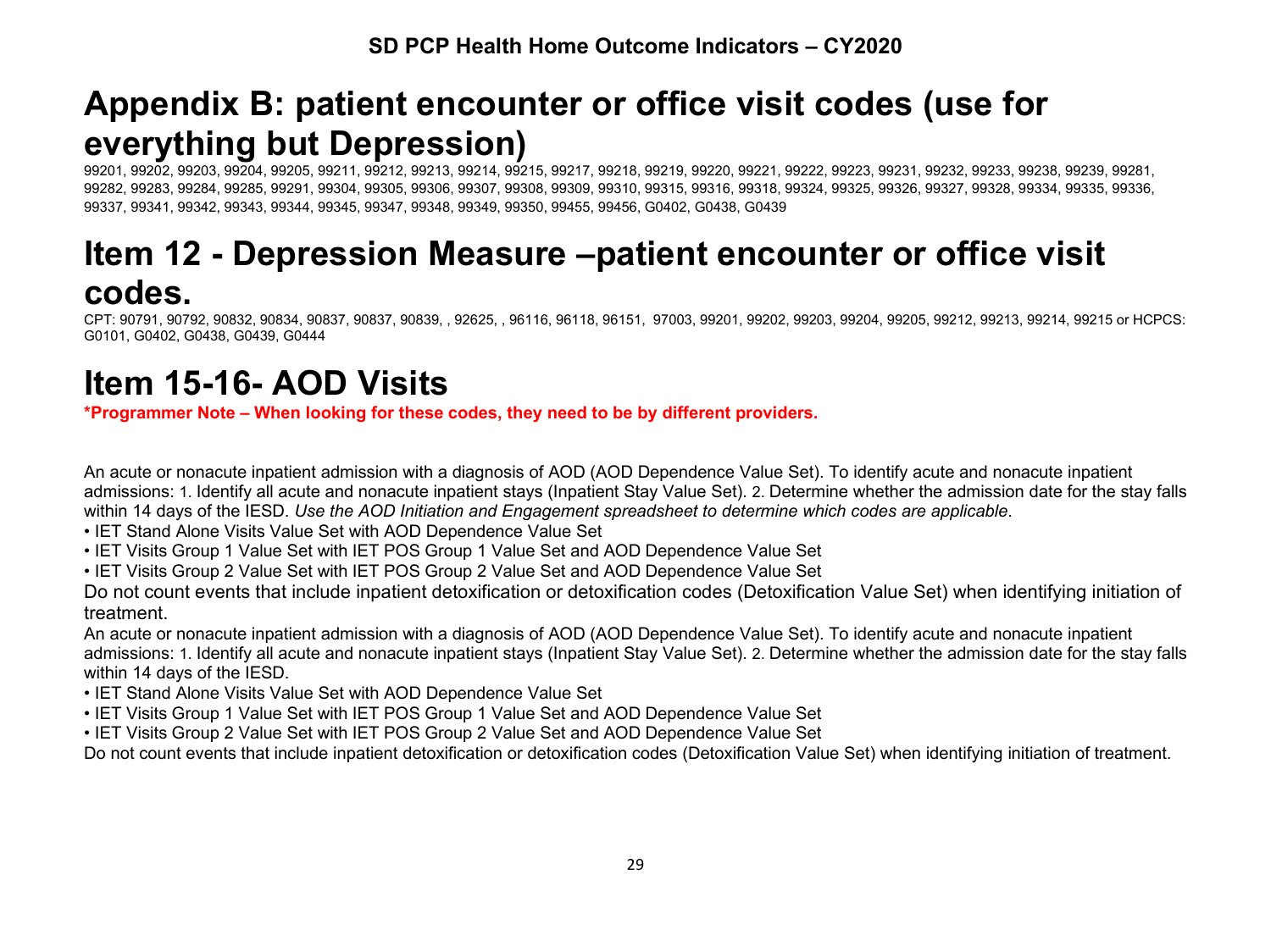# **Appendix C: Depression Screen tool Severity Assessment Criteria**

# **Adolescent Screening Tools: (ages 12 to 17): could include but are not limited to the following:**

#### • **Patient Health Questionnaire for Adolescents (PHQ-A)**

- o For adolescents, depression severity is correlated with PHQ-A scores as follows:
	- 20–27: Severe major depression
	- 15–19: Moderately severe major depression
	- 10–14: Moderate major depression
	- 5–9: Indeterminate or mild depression (People with this score could have had major depression that is now improved, chronic mild depression [dysthymia], or transient mild depression. The PHQ-A cannot distinguish among these. Use clinical judgment to determine appropriate next steps.)

#### • **Beck Depression Inventory-Primary Care Version (BDI-PC)**

| Score     | Range                        |
|-----------|------------------------------|
| 0-9       | No depression                |
| $10 - 18$ | Mild – Moderate Depression   |
| 19-29     | Moderate – Severe Depression |
| 30-63     | Severe Depression            |

#### • **Mood Feeling Questionnaire**

o Score of 12 or more indicates depressive disorder

#### • **Center for Epidemiologic Studies Depression Scale (CES-D)**

- o Do not score the tool if it is missing more than 4 responses.
- o For each item, look up your response and corresponding score (0-3).
- o Fill in the score for each item under the last column labeled Score.
- o Calculate the Total Score by adding up all 20 scores.
- o A total Score of 16 or higher is considered depressed.

#### • **PRIME MD-PHQ2.**

- $\circ$  If the response is "yes" to either question, consider administering the PHQ-9 questionnaire or asking the patient more questions about possible depression.
- o If the response to both questions is "no", the screen is negative.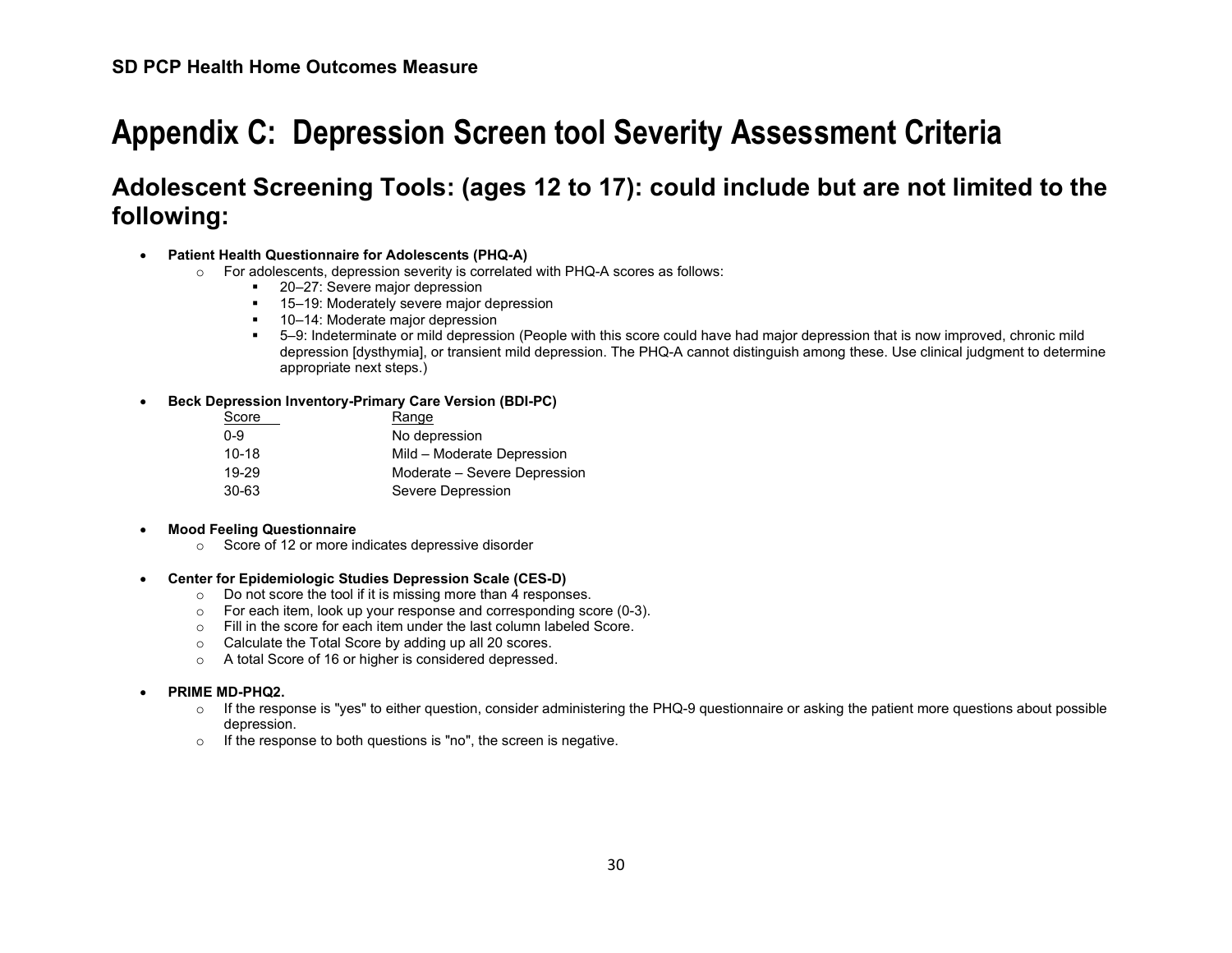## **Adult Screening Tools (age 18 and older) could include but are not limited to the following:**

#### • **Patient Health Questionnaire (PHQ9)**

- $\circ$  For adults age 18 and older, depression severity is correlated with PHQ9 scores as follows:
	- 20–27: Severe major depression
	- 15–19: Moderately severe major depression
	- 10–14: Moderate major depression
	- 5–9: Indeterminate or mild depression (People with this score could have had major depression that is now improved, chronic mild depression [dysthymia], or transient mild depression. The PHQ9 cannot distinguish among these. Use clinical judgment to determine appropriate next steps.)

#### • **Beck Depression Inventory (BDI or BDI-II)**

#### **Beck Depression Inventory – BDI I**

| Score   | Range                        |
|---------|------------------------------|
| $0 - 9$ | No depression                |
| $10-18$ | Mild - Moderate Depression   |
| 19-29   | Moderate – Severe Depression |
| 30-63   | Severe Depression            |
|         |                              |

#### **Beck Depression Inventory – BDI II**

| Score     | Range    |
|-----------|----------|
| 0-13      | Minimal  |
| $14 - 19$ | Mild     |
| 20-28     | Moderate |
| 29-63     | Severe   |

#### • **Center for Epidemiologic Studies Depression Scale (CES-D)**

- $\circ$  Do not score the tool if it is missing more than 4 responses. 1) For each item, look up your response and corresponding score (0-3). 2) Fill in the score for each item under the last column labeled Score. 3) Calculate the Total Score by adding up all 20 scores.
- o A total Score of 16 or higher is considered depressed.

#### • **Depression Scale (DEPS)**

- o Scores of 9-10 indicate a level of depressive syndrome
- o Scores of 11-12 indicate a level of clinical depression.

#### o **Duke Anxiety-Depression Scale (DADS)**

- $\circ$  Add the scores next to each of the blanks you checked.
- $\circ$  If your total score is 5 or greater, then your symptoms of anxiety and/or depression may be excessive.  $\frac{17}{200}$ <br> $\circ$  For exact scoring, multiply the total score by 7.143 to obtain the DUKE-AD score on a scale of
- For exact scoring, multiply the total score by 7.143 to obtain the DUKE-AD score on a scale of 0 for lowest to 100 for highest symptom level.
- $\circ$  A raw score of 5 or greater (out of a possible 14) indicates high risk for anxiety or depression.